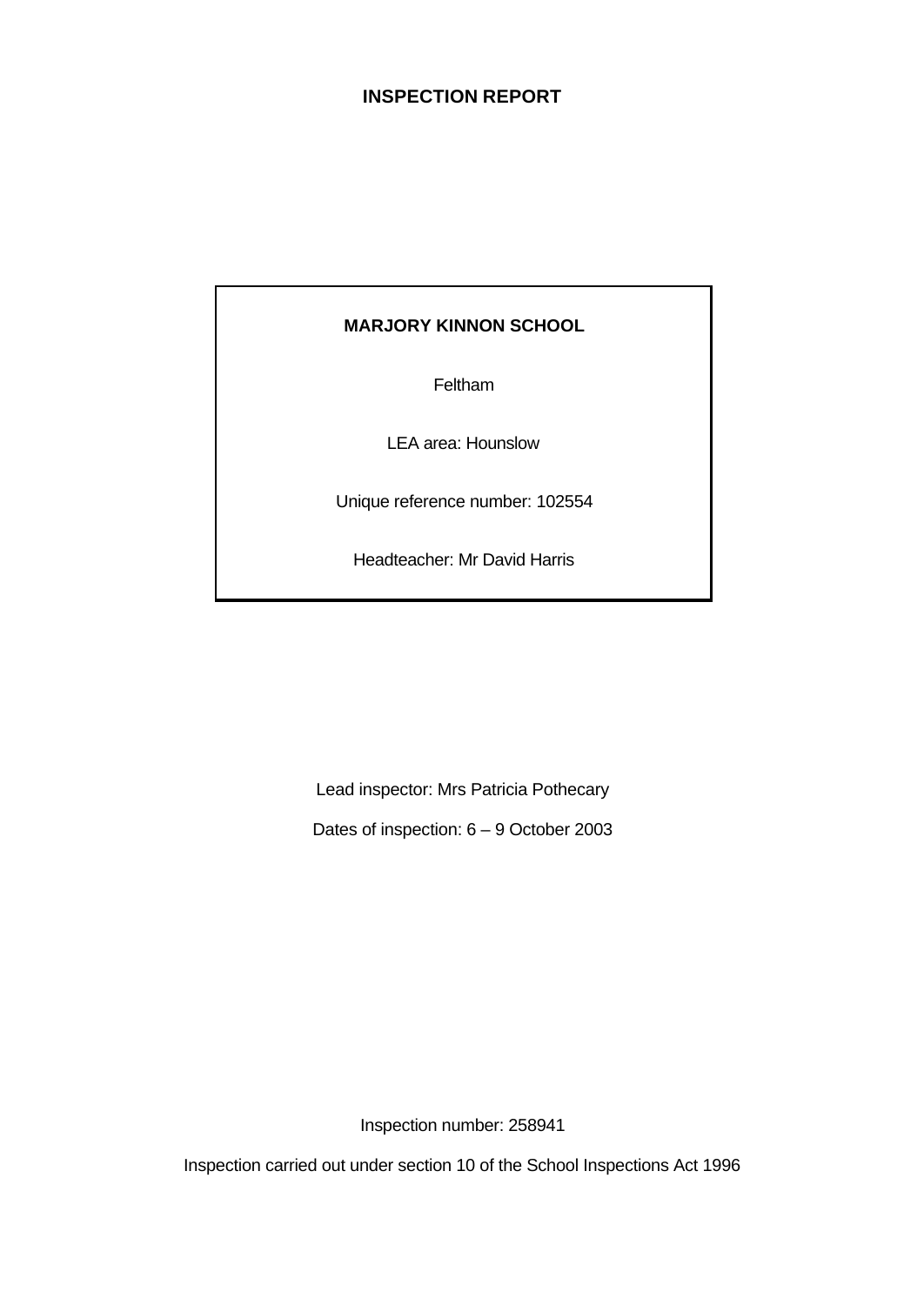# © Crown copyright 2003

This report may be reproduced in whole or in part for non-commercial educational purposes, provided that all extracts quoted are reproduced verbatim without adaptation and on condition that the source and date thereof are stated.

Further copies of this report are obtainable from the school. Under the School Inspections Act 1996, the school must provide a copy of this report and/or its summary free of charge to certain categories of people. A charge not exceeding the full cost of reproduction may be made for any other copies supplied.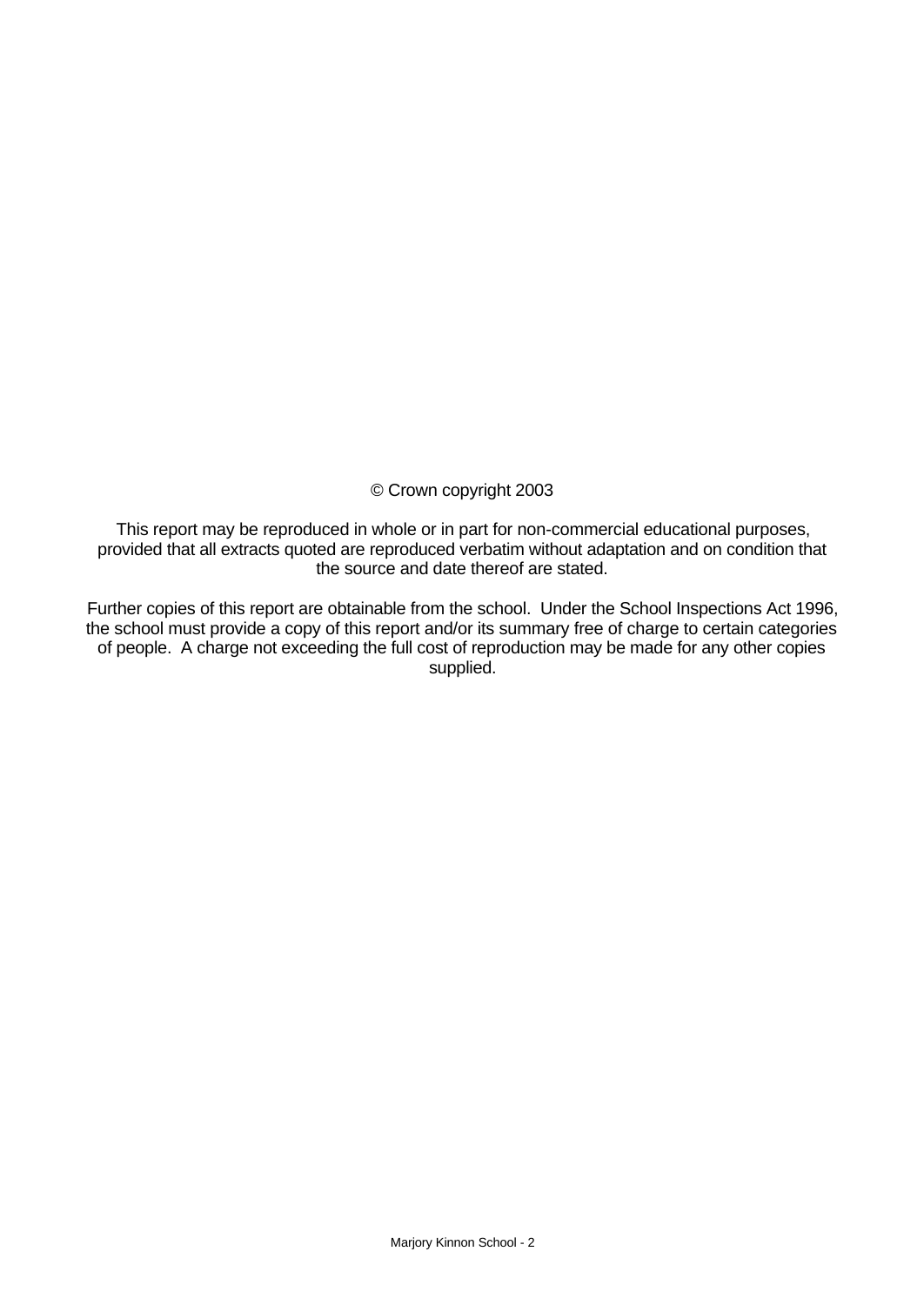# **INFORMATION ABOUT THE SCHOOL**

| Type of school:              | Special            |
|------------------------------|--------------------|
| School category:             | Community special  |
| Age range of pupils:         | 4 to 19 years      |
| Gender of pupils:            | <b>Mixed</b>       |
| Number on roll:              | 165                |
| School address:              | <b>Hatton Road</b> |
|                              | <b>Bedfont</b>     |
|                              | Feltham            |
| Postcode:                    | <b>TW14 9QZ</b>    |
| Telephone number:            | 020 8890 2032      |
| Fax number:                  | 020 8893 7450      |
| Appropriate authority:       | The governing body |
| Name of chair of governors:  | Mrs S Murray       |
| Date of previous inspection: | 20 October 1997    |

# **CHARACTERISTICS OF THE SCHOOL**

Marjory Kinnon is a day community special schools for 173 pupils aged 4-19. There are 165 pupils on roll, 105 boys and 60 girls. Pupils come from a wide catchment area and mixed socio-economic circumstances, which are below average, overall. One hundred and six pupils have moderate learning difficulties, 19 have severe learning difficulties and 12 have emotional, social and behavioural difficulties. The school is a recognised centre providing for 28 pupils with autistic spectrum disorders, including all 7 students in the sixth form. The sixth form centre is new, having been opened only four weeks before the inspection. There are 8 full time Foundation Stage pupils all in reception. Attainment on entry to the school is well below national averages. The majority of pupils are of white or White British origin and about a third are of Asian or Asian British Indian or Pakistani origin. There are 11 pupils from other ethnic groups and three of these are refugees and asylum seekers. Only two pupils speak English at an early stage of acquisition. There are 3 pupils in public care and pupil mobility is low. The school has the Healthy School Award 2002 and Investors in People 2003.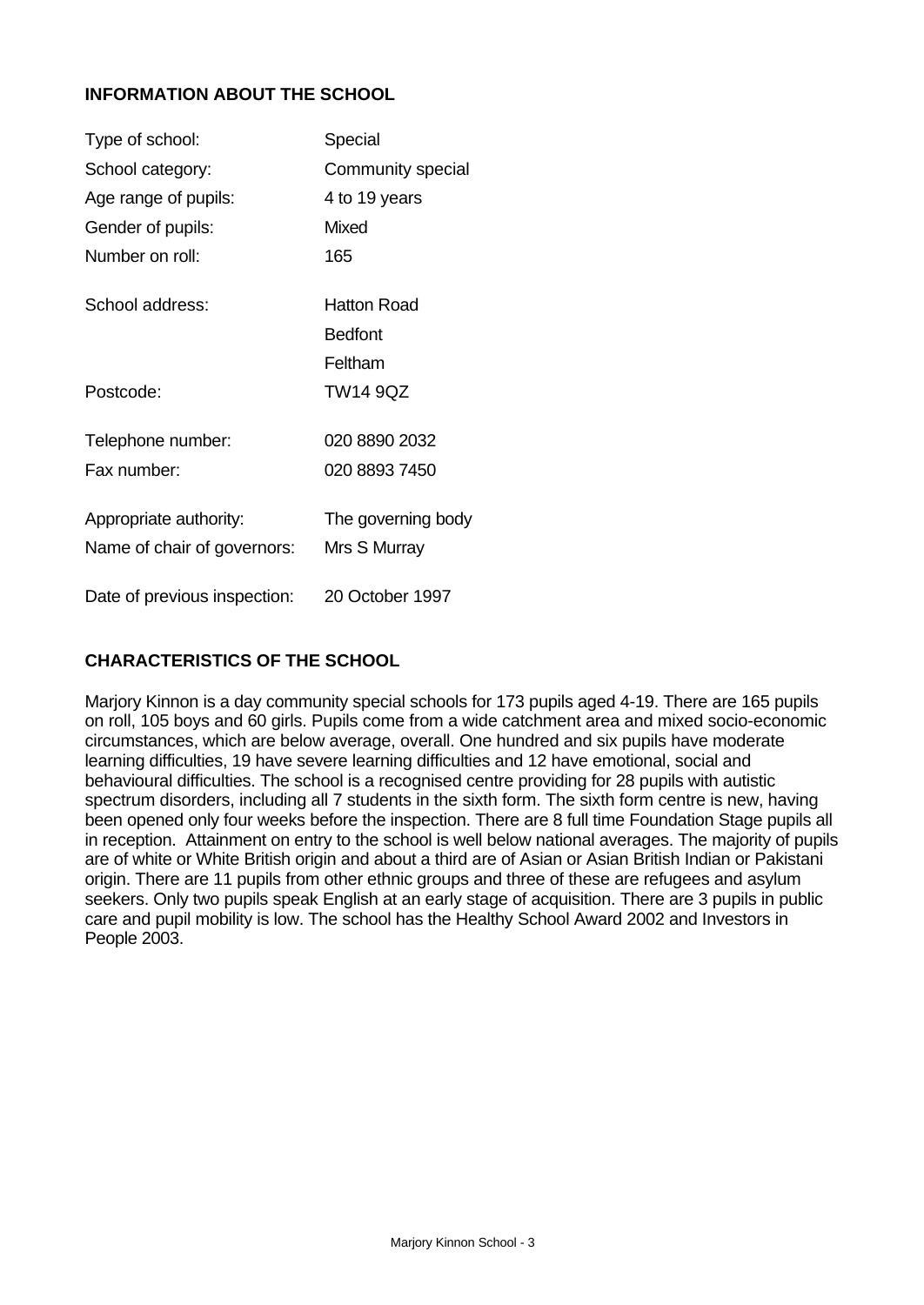# **INFORMATION ABOUT THE INSPECTION TEAM**

| Members of the inspection team |                              | <b>Subject responsibilities</b> |                                             |
|--------------------------------|------------------------------|---------------------------------|---------------------------------------------|
| 21765                          | <b>Ms Patricia Pothecary</b> | Lead inspector                  | French                                      |
|                                |                              |                                 | Post-16                                     |
|                                |                              |                                 | Vocational education                        |
| 9736                           | Mr John Brasier              | Lay inspector                   |                                             |
| 21822                          | Ms Helen Maskew              | Team inspector                  | Geography                                   |
|                                |                              |                                 | History                                     |
|                                |                              |                                 | Religious education                         |
| 8056                           | <b>Mr Howard Probert</b>     | Team inspector                  | <b>Foundation Stage</b>                     |
|                                |                              |                                 | Special educational needs                   |
|                                |                              |                                 | Citizenship                                 |
|                                |                              |                                 | <b>Mathematics</b>                          |
| 27243                          | Mr Ian Tatchell              | Team inspector                  | Design and technology                       |
|                                |                              |                                 | Information and communication<br>technology |
|                                |                              |                                 | Physical education                          |
| 22948                          | Ms Mary Vallis               | Team inspector                  | English as an additional language           |
|                                |                              |                                 | English                                     |
| 10668                          | <b>Mr David Walker</b>       | Team inspector                  | Art                                         |
|                                |                              |                                 | <b>Music</b>                                |
|                                |                              |                                 | Science                                     |

The inspection contractor was:

Cambridge Education Associates

Demeter House Station Road **Cambridge** CB1 2RS

Any concerns or complaints about the inspection or the report should be made initially to the inspection contractor. The procedures are set out in the leaflet *'Complaining about Ofsted Inspections'*, which is available from Ofsted Publications Centre (telephone 07002 637833) or Ofsted's website (www.ofsted.gov.uk).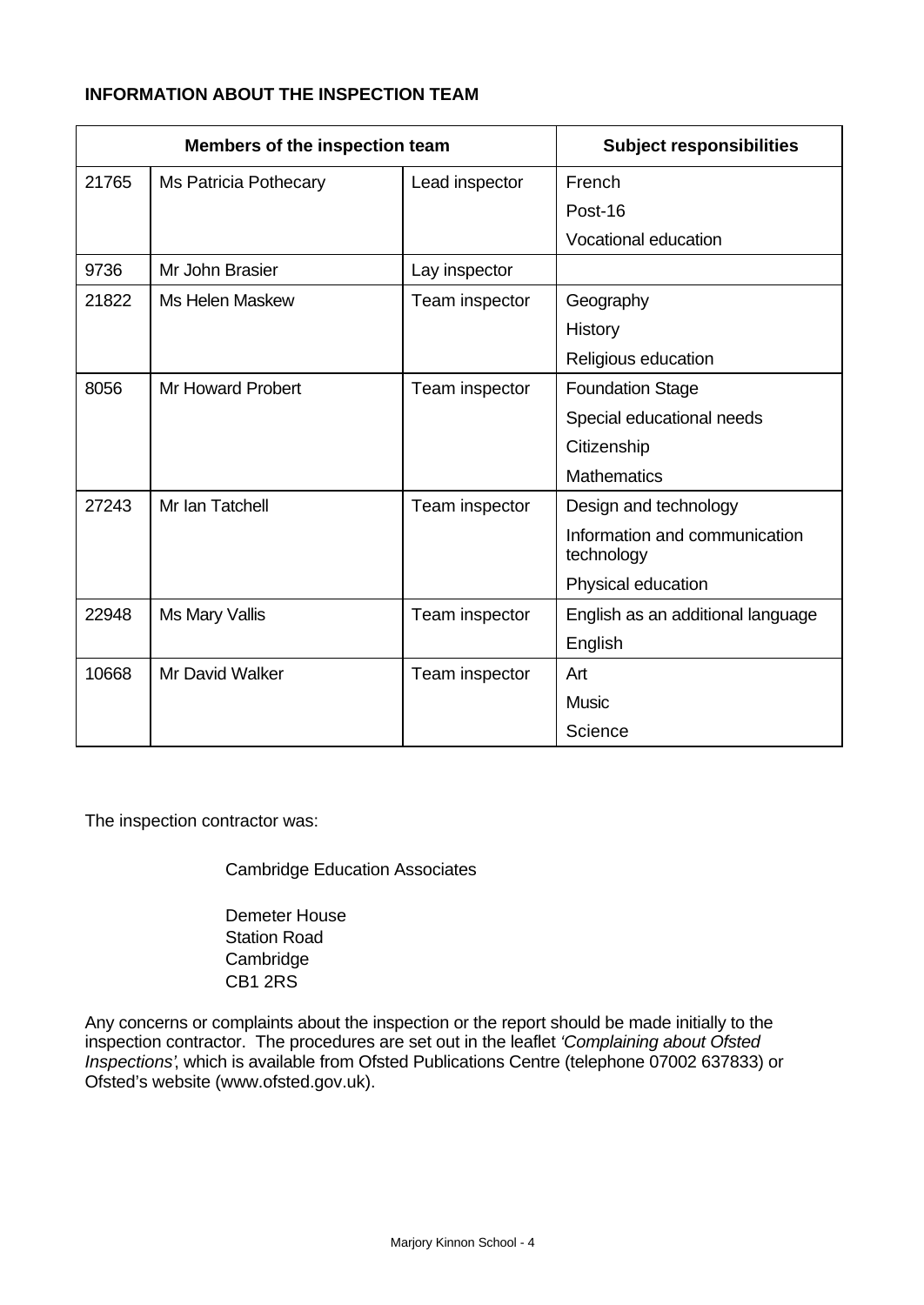# **REPORT CONTENTS**

|                                                                                                                                    | Page |
|------------------------------------------------------------------------------------------------------------------------------------|------|
| <b>PART A: SUMMARY OF THE REPORT</b>                                                                                               | 6    |
| <b>PART B: COMMENTARY ON THE MAIN INSPECTION FINDINGS</b>                                                                          |      |
| <b>STANDARDS ACHIEVED BY PUPILS</b>                                                                                                | 9    |
| Standards achieved in areas of learning, subjects and courses                                                                      |      |
| Pupils' attitudes, values and other personal qualities                                                                             |      |
| <b>QUALITY OF EDUCATION PROVIDED BY THE SCHOOL</b>                                                                                 | 12   |
| Teaching and learning<br>The curriculum<br>Care, guidance and support<br>Partnership with parents, other schools and the community |      |
| <b>LEADERSHIP AND MANAGEMENT</b>                                                                                                   | 18   |
| PART C: THE QUALITY OF EDUCATION IN AREAS OF LEARNING,<br><b>SUBJECTS AND COURSES</b>                                              | 20   |
| AREAS OF LEARNING IN THE FOUNDATION STAGE                                                                                          |      |
| SUBJECTS AND COURSES IN KEY STAGES 1, 2, 3 AND 4                                                                                   |      |
| <b>SUBJECTS AND COURSES IN THE SIXTH FORM</b>                                                                                      |      |
| PART D: SUMMARY OF THE MAIN INSPECTION JUDGEMENTS                                                                                  | 35   |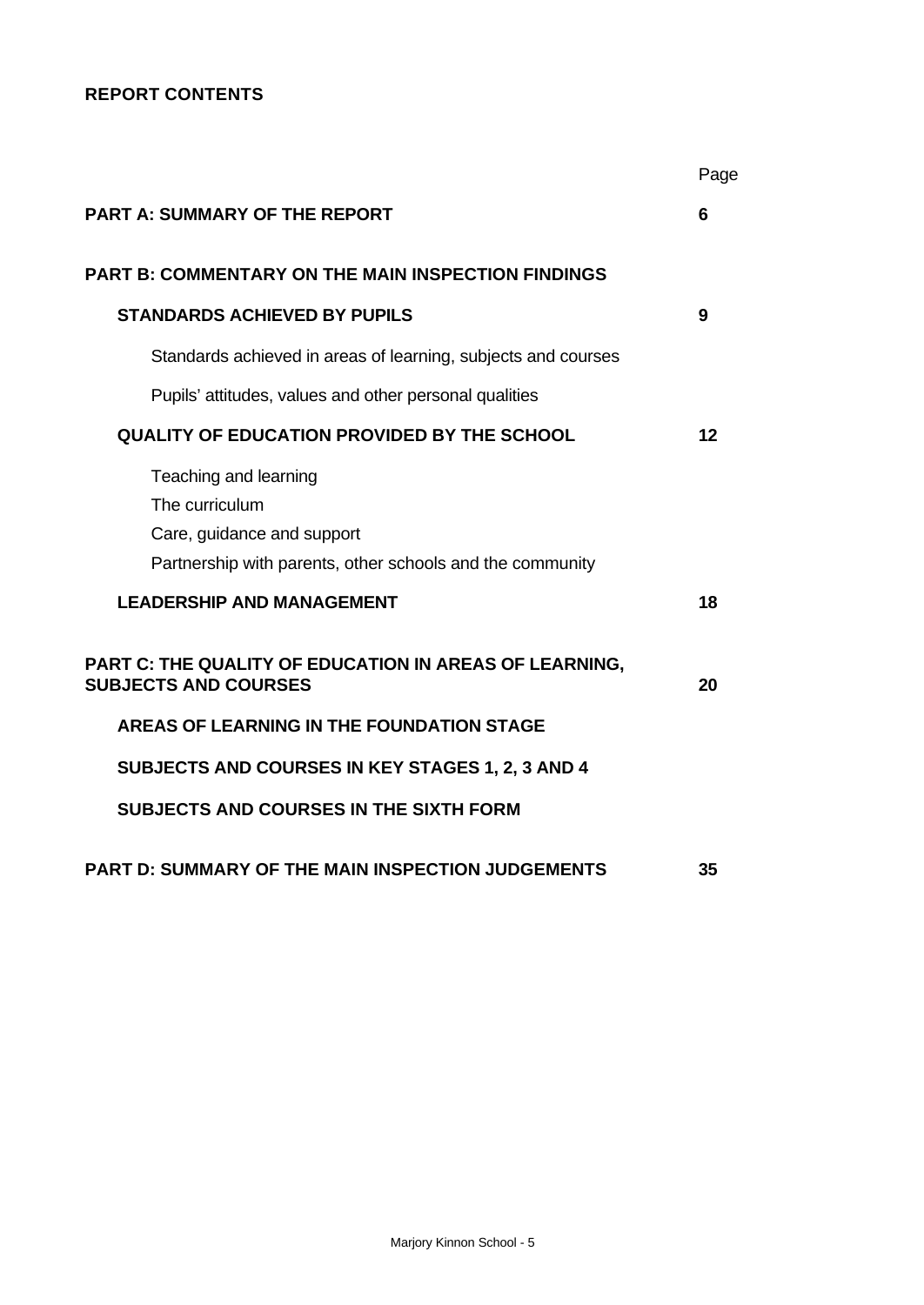# **PART A: SUMMARY OF THE REPORT**

# **OVERALL EVALUATION**

**Marjory Kinnon is a good school, which provides good value for money.** All major aspects of the school, including pupils' achievements, teaching, the quality of learning, the curriculum and leadership and management, are good. This is despite providing for pupils with increasingly complex difficulties from a widening ability range.

The school's main strengths and weaknesses are:

- The quality of teaching is good, overall, with a high proportion of very good teaching. This ensures that pupils of all ages and abilities learn and achieve well.
- Pupils behave very well and the systems for supporting and improving their behaviour and personal and social development are very good.
- The curriculum is good, with a rich variety of activities to engage and motivate pupils.
- Provision for pupils with autistic spectrum disorders (ASD) and their inclusion in the main school, where appropriate, is very good.
- The care, guidance and support given to pupils are very good.
- The school's links with parents and the wider community are very good.
- The leadership and management of the school are good, overall, with some very good approaches to inspiring leadership in others.
- The school lacks a clear development plan to communicate key priorities effectively and so secure continued improvement in an increasingly complex organisation.
- The monitoring of teaching and learning is insufficiently rigorous to ensure a consistent quality of provision in all subjects.
- There are insufficient courses to develop the higher-level skills of some sixth form students, and there is a lack of opportunity for them to learn and socialise with other college students.

The school has continued to provide a good quality of education since the last inspection, and has improved well. The proportion of good and very good teaching has increased significantly and this means that learning is now good, overall. All subjects, except music, now have policies and schemes of work and assessment has improved. In addition, the school has developed some high quality provision for pupils with ASD, become far more inclusive and introduced national strategies effectively. However, the school day is still too short for pupils aged 14 to 16 years to allow them to gain the most from their studies. The monitoring of teaching and learning now takes place but is underdeveloped.

# **STANDARDS ACHIEVED**

| Pupils' achievement at the | in relation to individual targets in: |                               |  |
|----------------------------|---------------------------------------|-------------------------------|--|
| end of:                    | subjects of the curriculum            | personal and social education |  |
| Year 6                     | good                                  | very good                     |  |
| Year 11                    | good                                  | very good                     |  |

*Inspectors make judgements in the range: excellent; very good; good; satisfactory; unsatisfactory; poor; very poor.*

**Achievement is good** throughout the school, for pupils of all age groups, abilities and for those with significantly different needs. Pupils achieve well in the reception classes in all the early learning goals. By the ages of 11 and 16 pupils continue to perform well, gaining good qualifications in the core subjects of English, mathematics, science and information and communication technology (ICT) as well as in basic skills and life skills. Pupils achieve very well in science and personal, social and health education (PSHE). Achievement in geography, history, and French is satisfactory rather than good, due to shortcomings either in teaching, or in the time allocated for the subject. Achievement in music is unsatisfactory because it is not managed effectively. It is too early to judge achievement securely in the new sixth form centre, although there is evidence already of some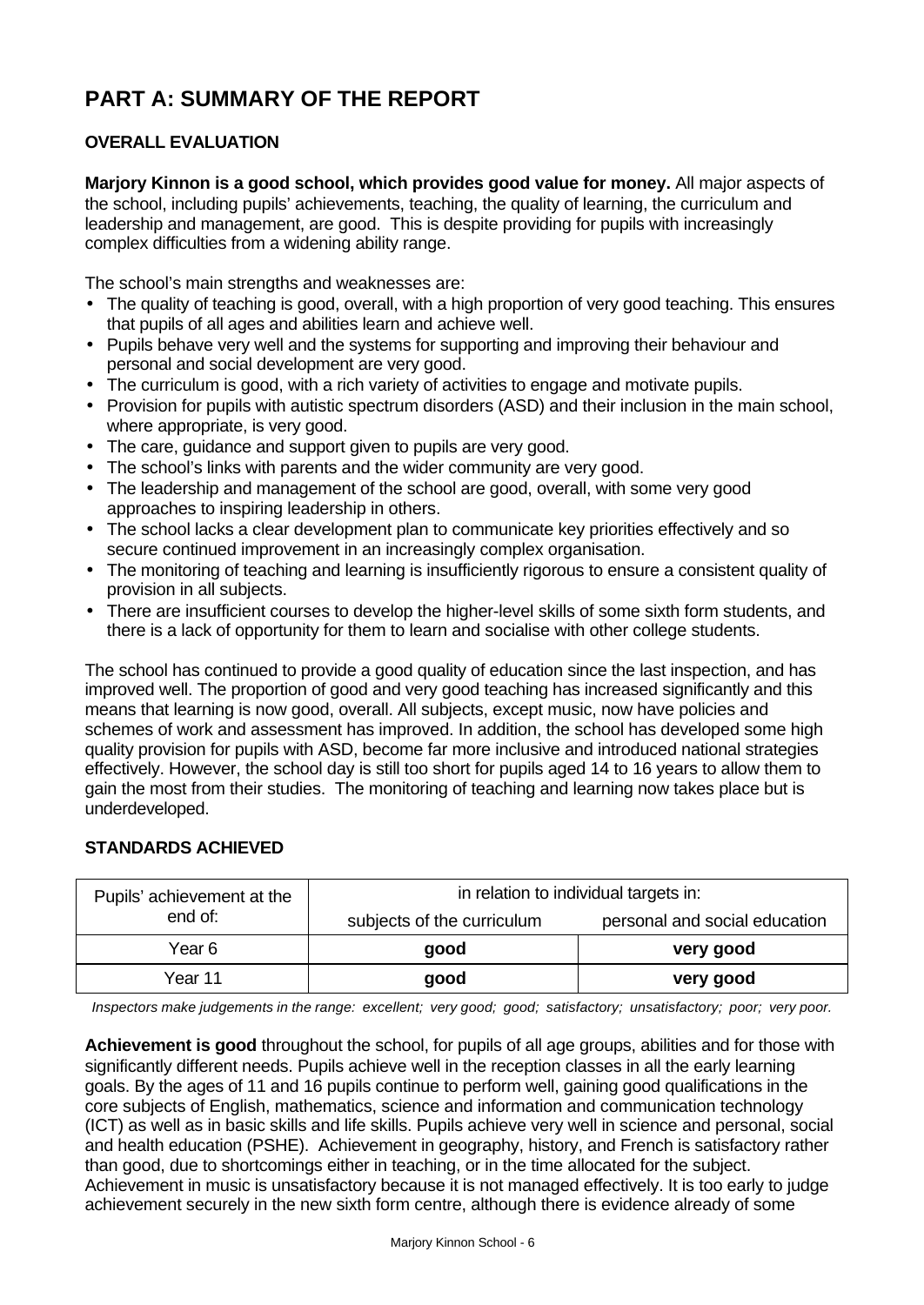progress for all students. **Pupils' personal qualities, including their spiritual, moral, social and cultural development are very good.** The attitudes and behaviour of pupils of all ages are also very good, leading them to work well in lessons and show respect for others and their environment. Pupils enjoy school and this makes Marjory Kinnon an enjoyable place to be. Attendance is satisfactory.

# **QUALITY OF EDUCATION**

**The quality of education provided by the school is good. Teaching is also good throughout the school.** Over a third of teaching is very good or excellent. Teaching is good for pupils of all ages and abilities. Teaching is good in English, mathematics and ICT and very good in science, French and PSHE. Pupils learn effectively in all these important areas. Teaching in the humanities is satisfactory, overall, and pupils' learning is sound rather than good. In music, teaching is good for younger pupils, but lacks sufficient time and planning and is unsatisfactory in the secondary department. The very effective methods used to teach pupils with autistic spectrum disorders helps them to learn well. Key qualities of the good teaching include good subject knowledge, clearly explained lesson objectives and very good behaviour management so that pupils are keen to do well. Learning support assistants contribute very well to pupils' behaviour and the achievement of their personal targets. Good assessment ensures that pupils know what they need to do to improve. A key weakness of some less successful lessons is a lack of challenge for the most able pupils, who do not progress sufficiently in those subjects.

The curriculum is good, and the care guidance and support given to pupils are very good. The curriculum offers a rich range of activities and meets the needs of pupils aged 4 to 16 years, helping them learn effectively and preparing them well for the next stage of their education and the world of work. Provision in all subjects, including PSHE and other areas of learning, is, at least, satisfactory and usually good or very good, with the exception of music. The time for teaching during each day is still low in the secondary department and this prevents even higher achievement in the full range of subjects. There is very good participation in the arts and sports. The newly opened sixth form centre has much to offer students, with a wide range of courses for leisure, fitness, basic skills, life skills and some academic subjects. However, courses to suit all the abilities and aptitudes of current students are still limited and being developed. Links with parents, other schools, colleges and the community are very good.

# **LEADERSHIP AND MANAGEMENT**

**Leadership and management are good.** The leadership of the headteacher and senior management team is good, leading to effective school improvement. The school is large and becoming increasingly more complex and good management by the senior team has maintained a high quality of education and staffing throughout. Staff are enabled and inspired very well to take the lead when appropriate. The school runs very smoothly. The school development plan does not have sufficient focus, however, to continue guiding the work of the school efficiently. The monitoring of teaching and learning has brought about some good improvements but is not systematic enough to identify all the areas for development. The governance of the school is sound. Governors fulfil their statutory duties and bring considerable experience and commitment to the school. Their role in guiding and monitoring the work of the school is still developing.

# **PARENTS' AND PUPILS' VIEWS OF THE SCHOOL**

Parents are pleased with the school. Their children love coming to school and they feel that they mature and become more confident. The parents are very pleased with the wide range of exciting opportunities the children have. Parents are generally pleased with the amount of information provided to help them with their child's work. The pupils are very positive about the school and feel that it helps them a lot in many different ways. They appreciate the large number of activities and feel that they know what to do to improve in their work. One or two sixth formers would like more contact with other college students. These views are supported by the inspection findings.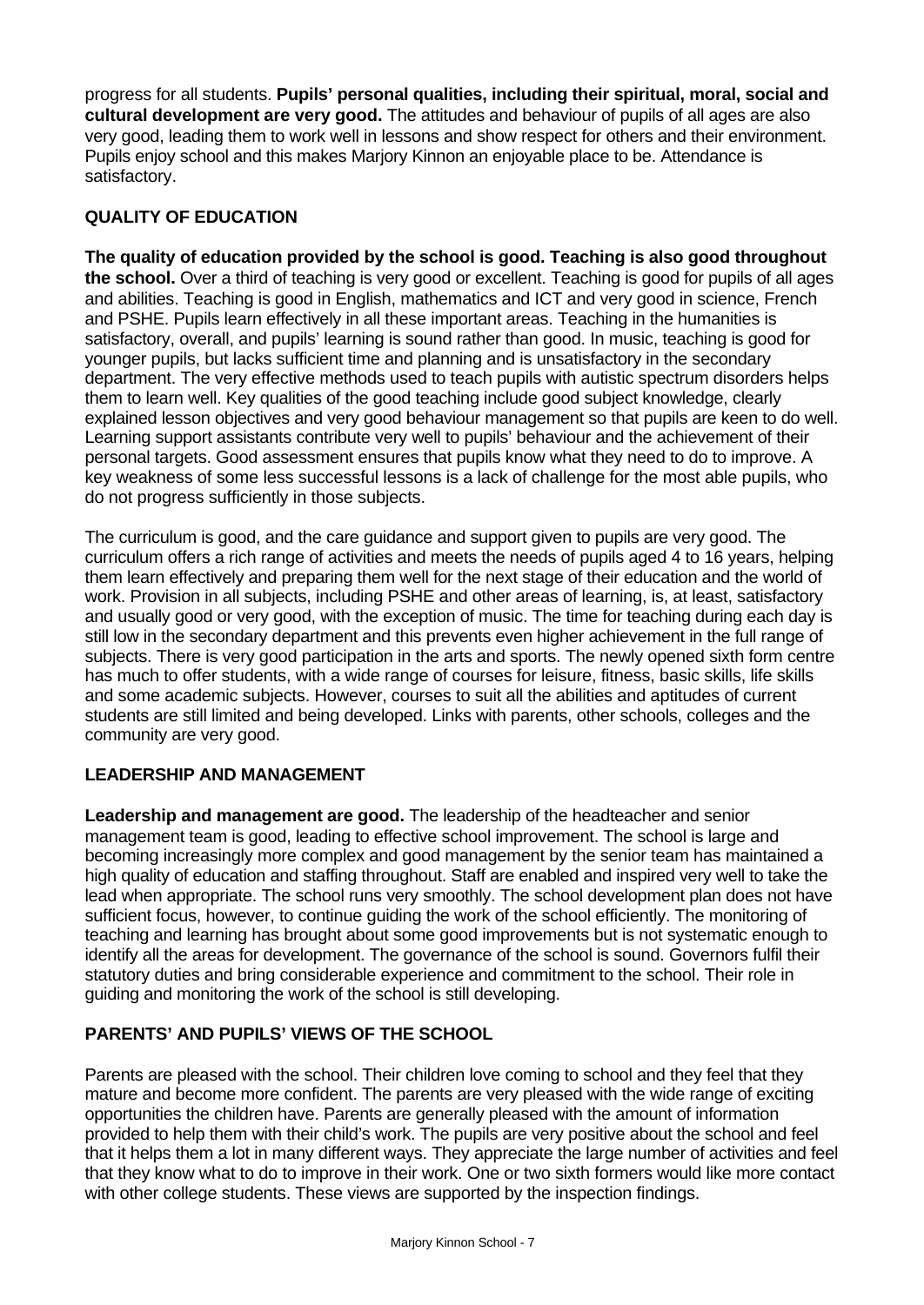# **IMPROVEMENTS NEEDED**

The most important things the school should do to improve are:

- Produce a clear school development plan, which communicates key priorities for school improvement effectively.
- Improve the monitoring of teaching and learning to raise the quality of provision in all subjects in line with the best.
- Provide more courses, to develop the higher-level skills of some sixth form students, and increase opportunities for them to learn and socialise with other college students.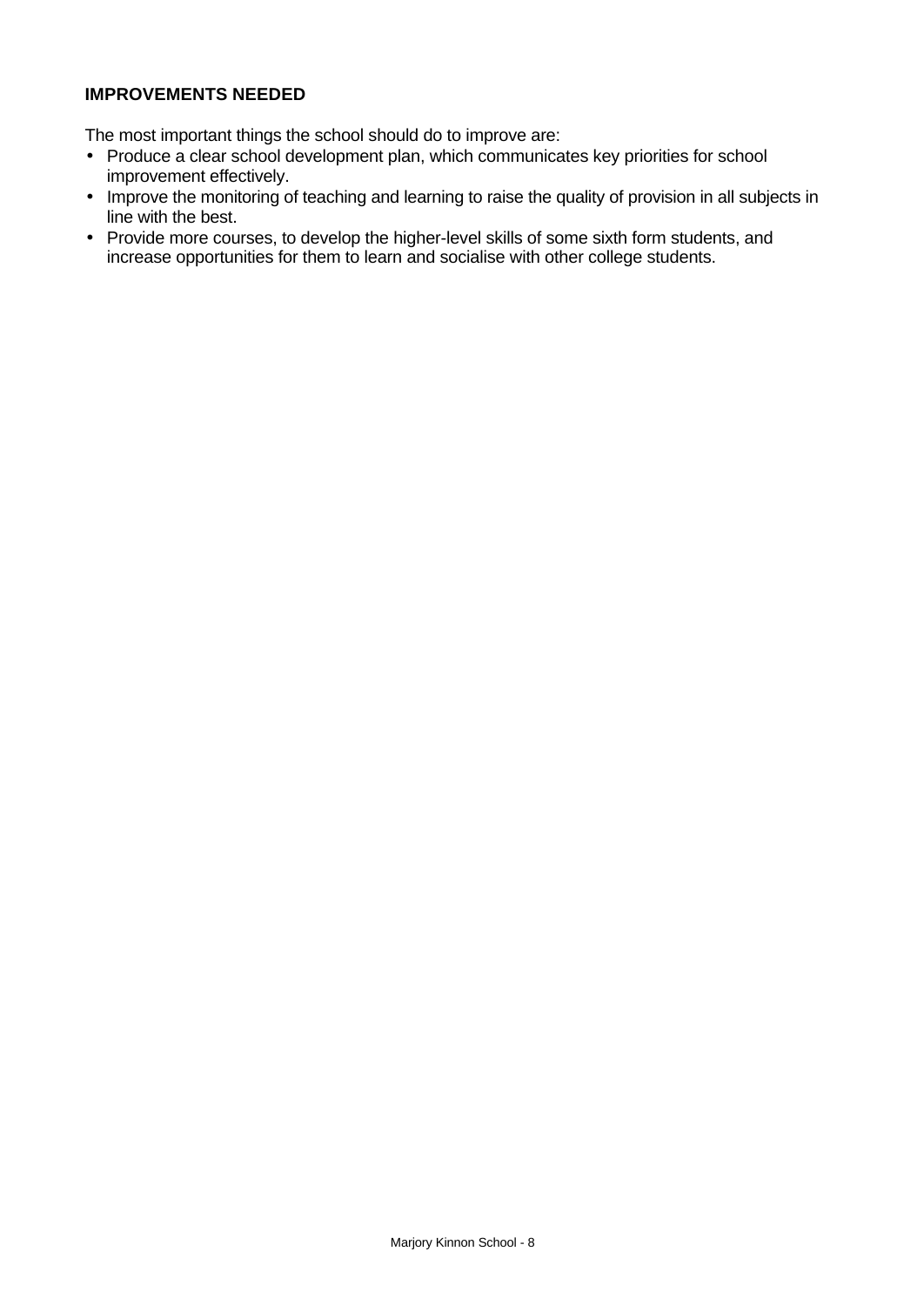# **PART B: COMMENTARY ON THE INSPECTION FINDINGS**

# **STANDARDS ACHIEVED BY PUPILS**

# **Standards achieved in areas of learning, subjects and courses**

**Pupils achieve well in all age groups.** Girls and boys and pupils with significantly different needs, such as those with an autistic spectrum disorder (ASD), achieve equally well. Pupils achieve well in the core subjects of English, mathematics and ICT, as well as in design and technology, art and religious education. In PSHE and in the core subject of science they achieve very well. Achievement is satisfactory in French, geography and history and unsatisfactory in music. It is too early to judge achievement in the new sixth form centre.

#### **Main strengths and weaknesses**

- Pupils are achieving better than pupils in similar schools nationally in their examinations at age 16, but this achievement is limited to a narrow range of subjects.
- Pupils generally achieve well in all core subjects throughout the school.
- The quality of achievement is consistently good in all age groups and for pupils of all abilities and different special educational needs.
- The school met or exceeded most of its targets for pupil performance last year.
- Pupils' achievements are improving each year.
- Achievement in geography and history is satisfactory, but pupils are not achieving as well as they do in other subjects. Achievement in music is unsatisfactory.
- Some students in the new sixth form centre do not yet develop their higher-level skills and aptitudes fully.

- 1. By the age of 5, the Foundation Stage pupils in reception achieve well in all six areas of learning. By the age of 7 pupils show good achievement in reading, writing and mathematics. By the age of 11 pupils show very good achievement in the statutory assessment tasks (SATs) for English and good achievement in mathematics and science, with science clearly being the strongest subject. By this age, one or two pupils are gaining average levels compared with mainstream schools. They make good progress throughout the secondary phase and, at 14, achieve well in the SATs, with science continuing to be the strongest subject. By the age of 16, the majority of pupils gain at least one GCSE, plus several other qualifications in the core subjects and basic skills. Achievement in ICT and religious education is also good throughout the school. This is above average for similar schools nationally. All pupils achieve their individual targets and many exceed them. The school's own targets are sufficiently challenging and are being raised each year to reflect increasing achievement.
- 2. Achievement is equally good for pupils of different abilities and for those with significant additional special educational needs, especially those with ASD, who often achieve very well. The school's focus on inclusion has ensured that all pupils are progressing well. For one or two new pupils with English as an additional language, a lack of provision means that they are not progressing as well as they might with special support.
- 3. In English, there are differences in how well pupils achieve at different ages, with pupils doing well by the age of 7, very well by the age of 11, and then making satisfactory rather than good progress until they are 14. For the oldest pupils, achievement returns to being good. This is mainly caused by difficulties with pupils who take a while to adjust to the secondary school structure and become motivated. The most significant variation in achievement is between the very strong core subjects and some foundation subjects, particularly the humanities. Pupils achieve to a satisfactory level in geography and history, but not as well as they do in other subjects. The lack of opportunity for obtaining qualifications in these subjects is one reason for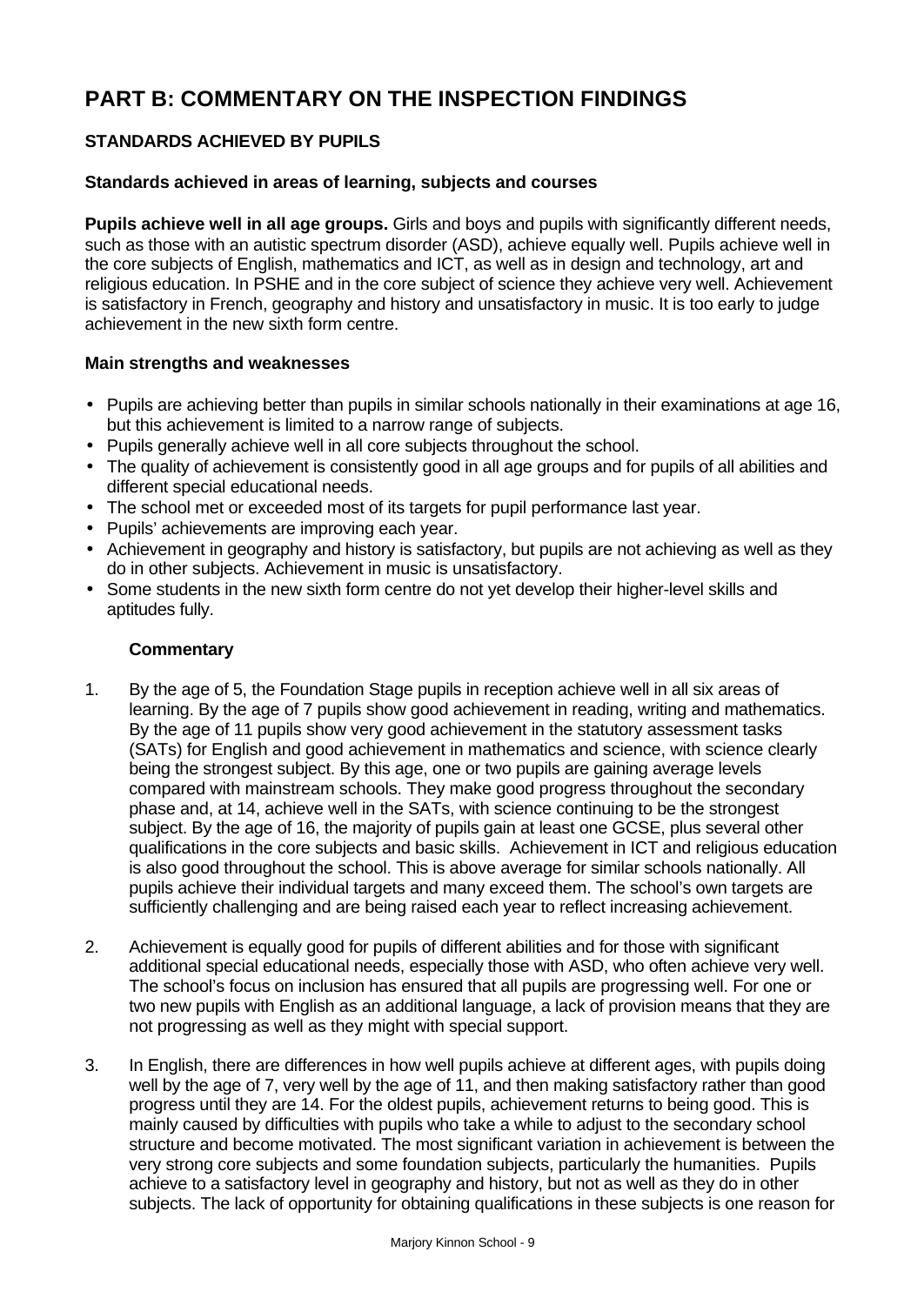the difference in quality, but so is the lack of rigour in monitoring teaching and learning and in evaluating pupil achievement, by subject leaders and senior managers. In music, achievement is unsatisfactory through lack of subject organisation and sufficient curriculum time.

# **Sixth Form**

4. Only four weeks after the opening of the new sixth form centre, it is too soon to come to secure judgements on student achievement. From the few lessons observed, basic skills, as well as leisure and vocational abilities, are developing soundly for the majority of students. All students are making progress in some areas. However, the skills and aptitudes of the higherattaining students are not yet being developed fully enough, owing to the limited number of suitable courses. A wider range of sixth form courses to suit more student needs is currently being sought by staff at the new centre as a high priority.

# **Pupils' attitudes, values and other personal qualities**

Pupils' attitudes, values, behaviour and personal development are very good, overall. Pupils' moral, social and cultural development is also very good. Pupils' spiritual awareness and their attendance are satisfactory.

# **Main strengths and weaknesses**

- Pupils' attitudes to learning and the values they hold from the Foundation Stage through to being students in the sixth form are very good, enabling them and others to learn well in class and enjoy school.
- Pupils develop very good social skills, such as politeness to visitors and one another, due mainly to the high quality social skills programme.
- Pupils' very good understanding of how to behave is supported through the newly developed, consistently applied and very effective behaviour management system.
- Pupils develop a very good understanding of moral, social and cultural issues, which is fostered by careful planning in appropriate areas of the curriculum.
- The spiritual awareness gained by pupils, although satisfactory, is not as strongly developed as other areas because opportunities to plan for links of a spiritual nature are often missed.

# **Commentary**

5. The learning mentor encourages satisfactory and improving attendance through good work, with individual pupils. School procedures are good, with rewards for each week's full attendance, a telephone call home if unexplained absences occur and fast referral for unauthorised absence, which is lower than in similar schools nationally. However, authorised absence is high due to parents taking pupils on holiday during term-time. Pupils arrive to lessons on time.

# *Attendance in the latest complete reporting year (%)*

| Authorised absence   |     | Unauthorised absence |     |
|----------------------|-----|----------------------|-----|
| School data          | 9.8 | School data          |     |
| Similar schools data | 8.4 | Similar schools data | 2.4 |

*The table gives the percentage of half days (sessions) missed through absence for the latest complete reporting year.*

6. Pupils of all ages have very positive attitudes to school, the adults within it and their learning. They appreciate the wide range of activities provided. In the reception classes, pupils make very good progress in their personal, social and emotional progress by the age of 5 years. A few pupils, aged 11 to 14, lack motivation in English but remain positive, overall. Pupils are generally very well-behaved and co-operative in lessons, listening to adults and following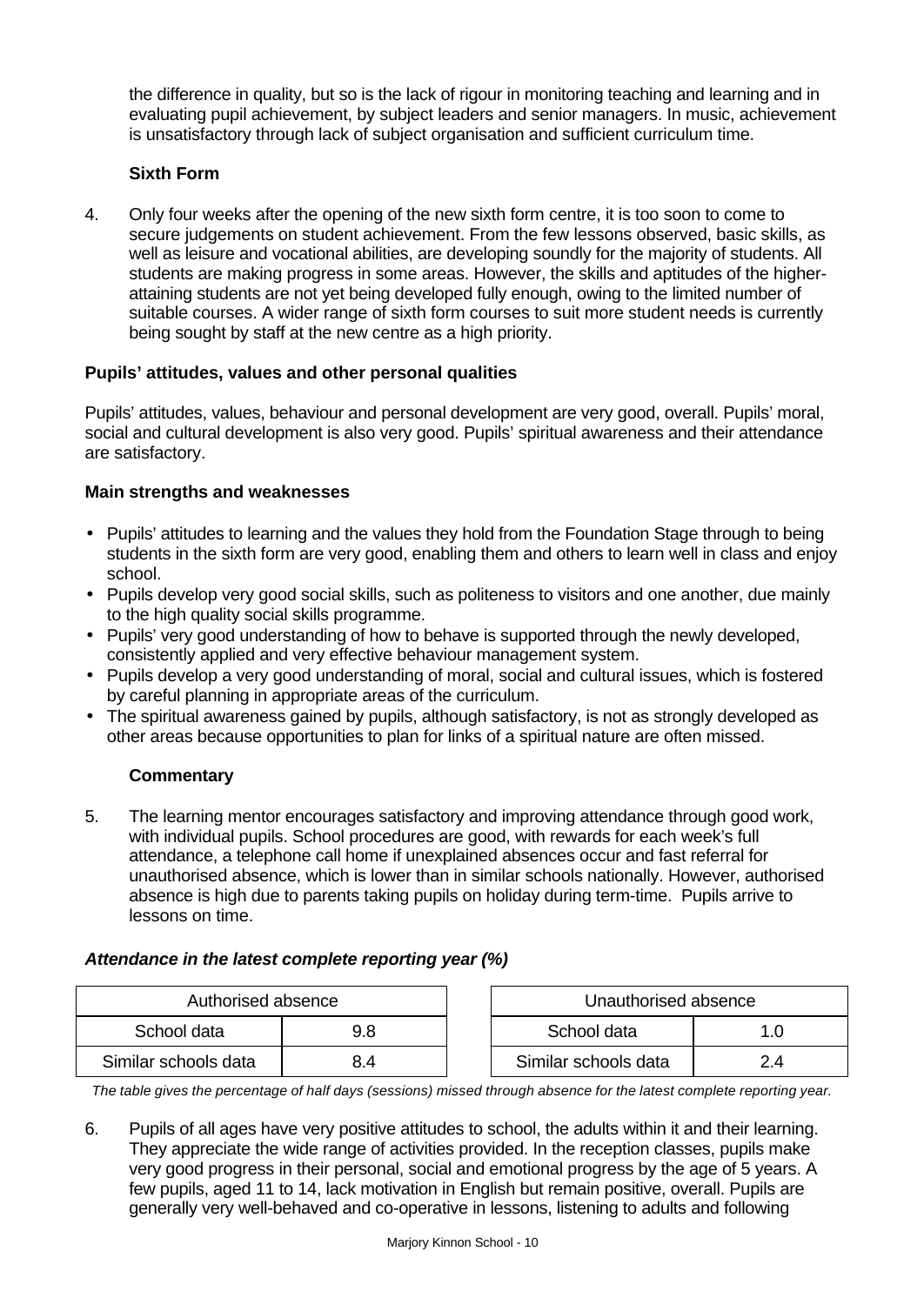instructions, because the staff set very high expectations for pupils' conduct. Younger pupils learn to take turns and think about other pupils' needs and feelings, benefiting from good classroom routines. Pupils are well prepared for independent life beyond school. For example older pupils use public transport, making their own way to college, and cook simple meals for themselves. Younger pupils take on classroom and school responsibilities very well, carrying the register and helping to keep the classroom tidy. Relationships within the school are constructive and adults provide good role models for the pupils. The strong focus on inclusion means that pupils from all different groups within the school feel valued and work equally well in harmony together.

7. There are almost no incidents of bullying and racial harassment because pupils know that adults will support them if they report any incidents and that the school takes such complaints seriously. Staff are well supported by two behaviour co-ordinators, and the behaviour management policy is effective in providing a calm environment in which pupils can work and play. There is a minority of pupils whose behaviour causes concern but these are dealt with very well through individual behaviour plans. Very effective use is made of the Learning Support Mentor who works with vulnerable pupils to ensure they are given the skills to manage their behaviour and to increase their social skills and confidence. On occasions, a few pupils are rewarded for behaviour that is expected rather than exceptional, or are paid attention when they are seeking it rather than when they are calm, which leads to a greater restlessness and lack of attention in those lessons. The reward system is linked very well to the pupils' individual targets for social and academic development. This provides good incentives for the majority of pupils to co-operate and they enjoy celebrating their achievements at the end of the day. Pupils are keen to tell visitors how much they enjoy school and often discuss their lessons with enthusiasm. There were 11 fixed period and 2 permanent exclusions last year (2002/3), which is not exceptional for this type and size of school.

| Categories used in the Annual School Census            | No of pupils<br>on roll | Number of<br>fixed period<br>exclusions | Numb<br>perma<br>exclus |
|--------------------------------------------------------|-------------------------|-----------------------------------------|-------------------------|
| White - British                                        | 91                      | 7                                       | $\overline{2}$          |
| White $-$ Irish                                        |                         | 0                                       | 0                       |
| White – any other White background                     | 2                       | 0                                       | 0                       |
| Mixed - White and Black Caribbean                      | $\overline{2}$          | $\Omega$                                | 0                       |
| Mixed - White and Asian                                | 3                       | 0                                       | 0                       |
| Mixed – any other mixed background                     | 3                       | 0                                       | 0                       |
| Asian or Asian British - Indian                        | 26                      | 4                                       | 0                       |
| Asian or Asian British - Pakistani                     | 19                      | 0                                       | 0                       |
| Black or Black British – any other Black<br>background | 5                       | 0                                       | $\overline{0}$          |
| Chinese                                                | 1                       | $\Omega$                                | $\overline{0}$          |
| Any other ethnic group                                 | 10                      | $\Omega$                                | 0                       |
| No ethnic group recorded                               | $\overline{2}$          | 0                                       | 0                       |

# *Ethnic background of pupils Exclusions in the last school year*

| lo of pupils<br>on roll | Number of<br>fixed period<br>exclusions | Number of<br>permanent<br>exclusions |
|-------------------------|-----------------------------------------|--------------------------------------|
| 91                      | 7                                       | 2                                    |
| 1                       | 0                                       | 0                                    |
| $\overline{2}$          | 0                                       | 0                                    |
| $\overline{2}$          | 0                                       | 0                                    |
| 3                       | 0                                       | 0                                    |
| 3                       | 0                                       | 0                                    |
| 26                      | 4                                       | 0                                    |
| 19                      | 0                                       | 0                                    |
| 5                       | 0                                       | 0                                    |
| 1                       | 0                                       | 0                                    |
| 10                      | 0                                       | 0                                    |
| $\overline{2}$          | ი                                       | ი                                    |

*The table gives the number of exclusions, which may be different from the number of pupils excluded.*

8. The provision for pupils' spiritual development is satisfactory. Some examples are seen of the use of reflection and delight in lessons. In one music lesson, pupils participated in a song and prayer which flowed from the music they were studying. In religious education, pupils closed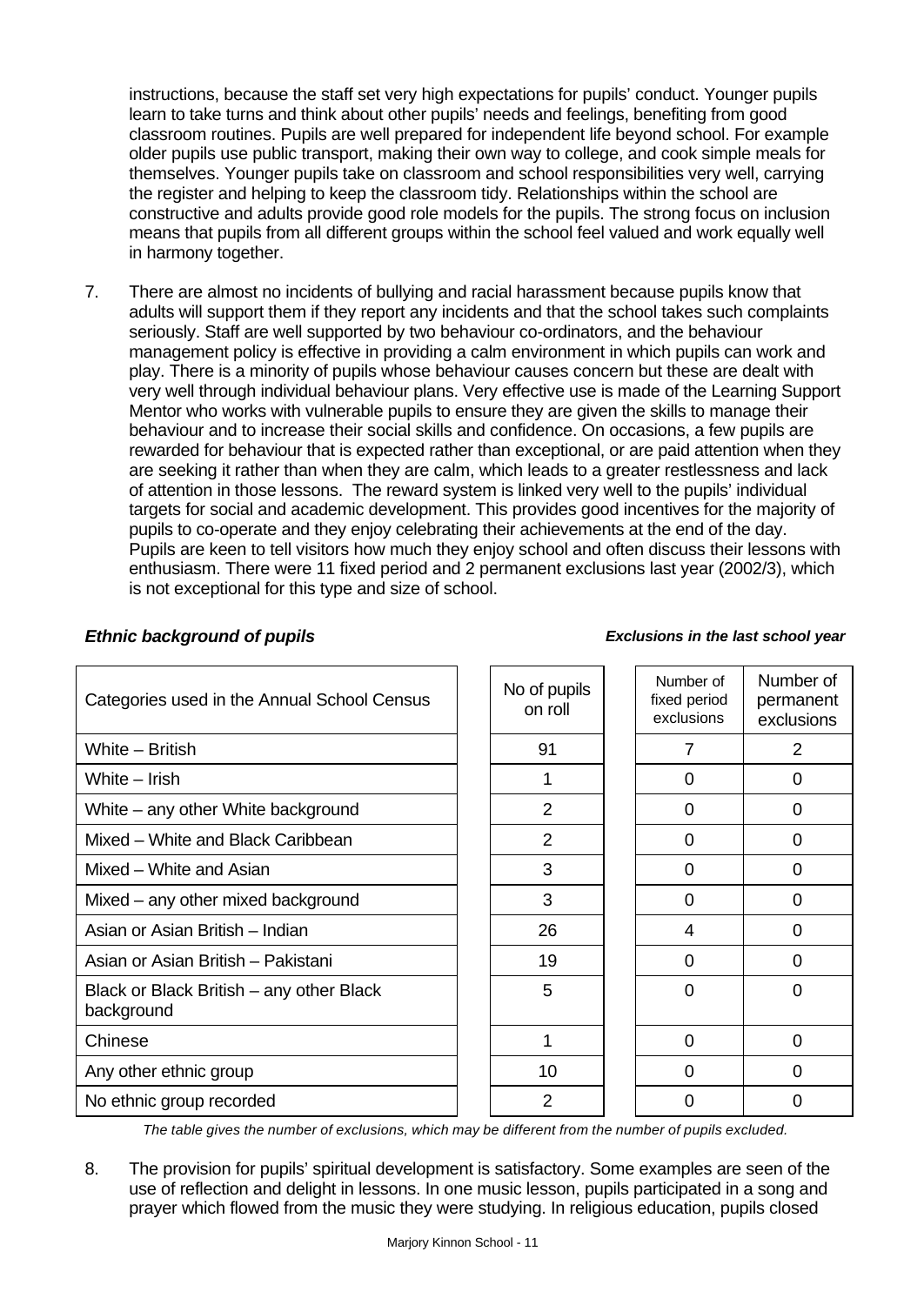their eyes and reflected on a shrine to the Buddha. While the majority of assemblies include opportunities for moral discussion and improvement of social skills, the element of spirituality and opportunities for meaningful reflection is sometimes missing.

- 9. The provision for moral development is very good. 'Circle time' enables pupils to discuss their relationships, and classroom rules are based on the principles of kindness and courtesy, turntaking and respect for others. Pupils are encouraged to recognise right from wrong and sometimes challenged to make moral choices using the principle of 'Stop and Think' to allow choices to be made. Good opportunities are provided for contributions to a range of charities and the fostering of awareness of the needs of others who are less fortunate.
- 10. Provision for social development is also very good. Individual targets for social skills and the introduction of a social skills programme provide very good opportunities for pupils to improve their relationships and communication skills. Older pupils are able to meet, socialise and work with students and adults from outside school. The sixth formers invited the inspectors to a coffee morning and hosted the event with mature and delightful conversation. Younger pupils take part in a wide range of visits, which all help to develop social skills outside school.
- 11. There are very good opportunities for pupils' cultural and multicultural development. These are particularly strong in the creative arts, humanities and religious education. Music, religions and ways of life from around the world are studied by all age groups and there are good examples of multicultural displays in classrooms.

# **QUALITY OF EDUCATION PROVIDED BY THE SCHOOL**

**The quality of education provided by the school is good.** Teaching and learning and the curriculum are good and ensure that pupils achieve as well as they do. The care, guidance and support given to pupils are very good, helping them to have good goals and keeping them safe. The school links very well with parents, other schools, colleges and the community, so supporting pupils' education in its wider context.

#### **Teaching and learning**

The quality of teaching and pupils' learning is good, overall. Teachers assess well so that work is usually matched closely to pupils' needs. Teaching is good for pupils of all ages and abilities. Insufficient courses were observed to judge teaching, overall, in the sixth form centre.

#### **Main strengths and weaknesses**

- The quality of teaching is good, overall, and is good or better in three-quarters of all lessons. This high quality ensures that pupils learn well, overall.
- Teaching and pupils' learning is good or very good in the key subjects of English, mathematics, science, ICT and PSHE, plus art, French, religious education and design and technology. Consequently, pupils are able to do well in the majority of their subjects.
- Pupils of all ages, abilities and more complex special educational needs are taught well, especially those with ASD.
- The majority of teachers know their subjects well and are skilled in providing an interesting range of activities to make lessons lively and motivating.
- Learning support assistants contribute significantly to the good progress pupils make, through successful, skilful support.
- Good use of praise and assessment means that pupils know when they are doing well or need to improve and lessons are planned to suit their individual learning needs.
- The very small proportion of unsatisfactory teaching is almost entirely due to methods, which are not mature or challenging enough for the most able pupils. They then make limited progress in those lessons.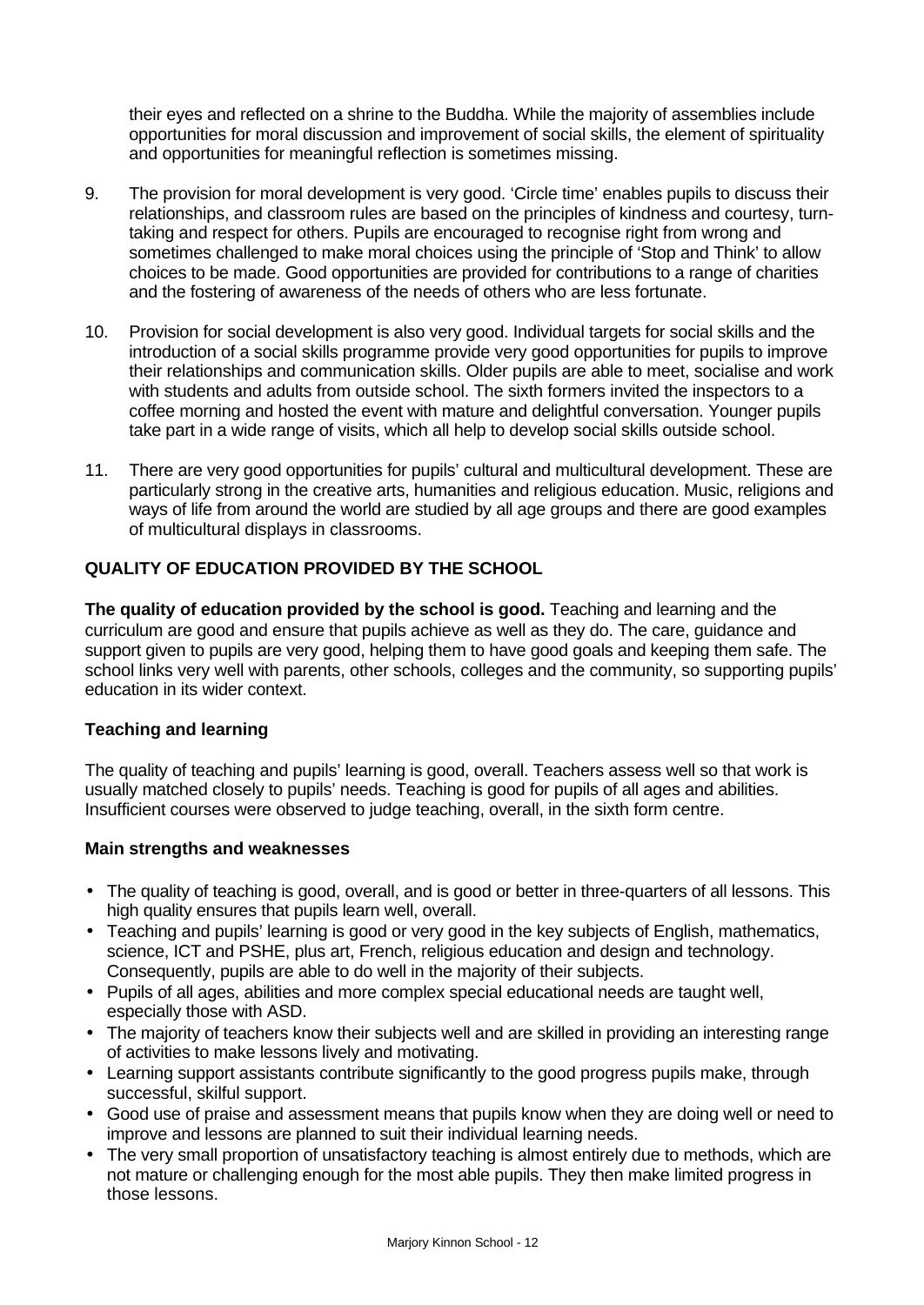• Teaching in music is unsatisfactory at secondary level due mainly to weak management of behaviour.

### **Commentary**

12. The good quality of teaching is consistent in the majority of year groups, all core subjects and for pupils of all abilities and special educational needs. Over a third of teaching is very good or excellent and this is equally well spread throughout the school. English, literacy and mathematics are well taught and all pupils are able to read, write, speak with confidence and use numbers in everyday life by the time they leave school. Teaching for pupils aged 4 to 7 years is always good or very good and sometimes excellent. There is insufficient evidence to judge teaching, overall, in the sixth form.

|  | Summary of teaching observed during the inspection in 77 lessons |
|--|------------------------------------------------------------------|
|--|------------------------------------------------------------------|

| Excellent | Very good | Good    | Satisfactory | Unsatisfactor | Poor     | Very Poor |
|-----------|-----------|---------|--------------|---------------|----------|-----------|
| 4(5%)     | 23 (30 %) | 31(41%) | 15 (19%)     | 4 $(5\%$      | $0(0\%)$ | $0(0\%)$  |

*The table gives the number of lessons observed in each of the seven categories used to make judgements about lessons; figures in brackets show percentages where 30 or more lessons are seen.*

- 13. An effective feature of almost all lessons is that clear objectives for the lesson are displayed and explained in the beginning so that pupils know what is expected of them. This has been a management initiative resulting from lesson observations and is leading to some good focused work by pupils. The school has also invested in training to support teachers in helping pupils with autistic spectrum disorders and so lessons are very well organised to include and support the good learning of this group. Other initiatives, such as the new behaviour management system, are also contributing to well-ordered learning environments where pupils feel confident to discuss their ideas and are able to work hard.
- 14. The high number of very good and excellent lessons have a spark to them, with fast pace, very good relationships and evident enjoyment by pupils who feel inspired. For example, in one excellent English lesson with Year 6, the pupils were able to keep up with the rapid questioning because they were so motivated by the pictures and memories of a recent visit to London. Interesting lesson organisation helped them to concentrate and contribute really well, saying how excited they had been to see a real shark and then writing with the use of prompts around the wall. There is, however, more limited attention paid to supporting literacy and numeracy across the curriculum and teachers do not use of ICT as effectively as they might to support learning in their subjects.
- 15. The work of learning support assistants is very skilled and they contribute significantly to the quality of pupils' learning, by their evidently good knowledge of the pupils, subject matter and methodology. They use the behaviour system effectively, supporting and calming pupils who are restless and make a very good contribution to developing pupils' literacy and numeracy skills in many lessons. In all lessons pupils' individual targets are readily to hand, which means that teachers and assistants directly help individuals to achieve their goals during the lesson. This is very effective in helping the high level of personal development taking place.
- 16. In the small number of lessons have significant weaknesses, these are usually due to a lack of planning to suit the different needs of individual pupils. These weaknesses are found in some classes for pupils aged 7 upwards and are concentrated in the foundation subjects, particularly humanities and music. In these lessons, the methods do not take into account the higher-level skills some pupils possess and so not all tasks help them move forward in their learning. Opportunities to help them aim higher during the lessons are missed. This is linked to a weak use of assessment in a small number of instances. Generally, however, planning to make sure lessons suit different pupils' needs is a strength within teaching. In music, for pupils aged 11 to 14 years, the management of pupils' behaviour is weak, leading to poor motivation and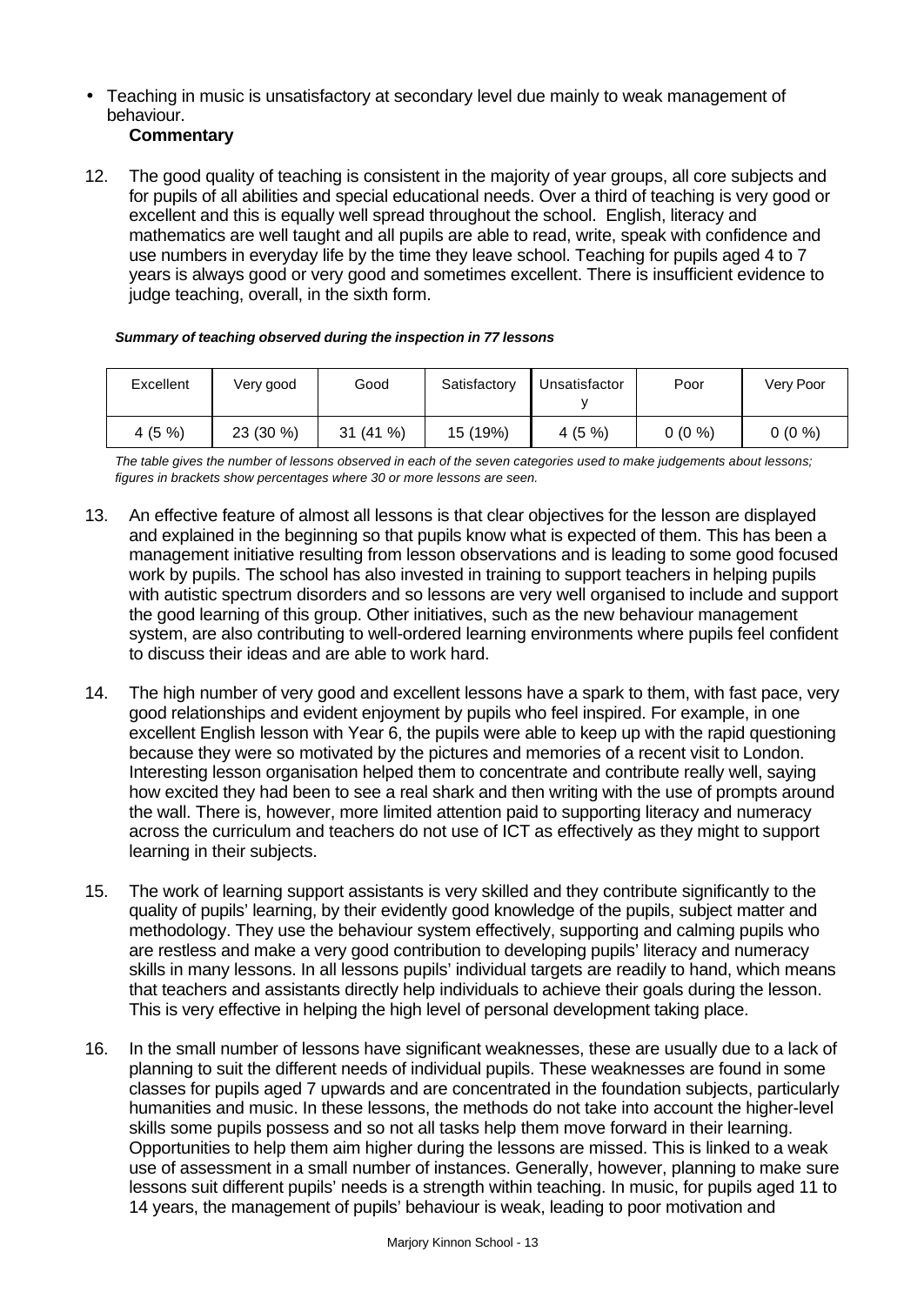unsatisfactory learning for the majority. Management does not observe lessons systematically enough to be aware of some of these shortcomings and so be ready to address them effectively.

17. Assessment is good, overall, and has improved considerably since the previous inspection. It is very good in mathematics and science. This leads directly to the improved learning in lessons since the last inspection. Pupils in the lower school are helped well to understand how they can improve their learning and, in the upper school, very good guidance helps pupils discuss enthusiastically what motivates them to do well. Older pupils are involved in their own target-setting and are present at reviews of progress so that they feel a keen sense of purpose.

#### **The curriculum**

The school provides a good, rich variety of activities and learning opportunities, which helps pupils to learn well and meets their needs effectively. These are enriched by a large number of extracurricular activities. Good resources support the curriculum and the accommodation is satisfactory.

#### **Main strengths and weaknesses**

- Overall, the curriculum offered to the pupils is good.
- The provision for pupils with complex special needs is very good.
- The provision for personal, social and health education is very good.
- The schools' participation in sport and the arts is very good.
- Taught time for pupils in Years 7 to 11 is low for full delivery of the secondary curriculum.
- There are no opportunities for accreditation in the foundation subjects.
- The provision for music is unsatisfactory.
- The curriculum for students in the new sixth form centre does not yet provide for the full range of learning and social needs and is still being developed.

- 18. Overall, the curriculum is good. It meets all statutory requirements, including the teaching of religious education. In English, mathematics and science it is very good. There has been good improvement since the last inspection, especially in the development of schemes of work. The school provides a wide variety of activities, which enhances the learning opportunities of the pupils by the very good use of visits to support first-hand learning, or by inviting visitors into the school. However, provision for music is unsatisfactory, except for pupils of lower primary age, as it does not securely provide for progressive development at other stages. At the root of the curriculum is the very good PSHE provision, including very good sex and relationships education and programmes about the dangers of drugs misuse. This enables pupils to develop the skills that make it possible for them to learn in a friendly and collaborative way and become increasingly more mature and independent as they grow through the school. The national strategies to teach the basic skills of literacy, numeracy and ICT in all subjects have been implemented in the core subjects, but are not yet fully in place in the foundation subjects and so opportunities to support basic skills are missed. The school has improved the amount of taught time since the last inspection, but time for the secondary curriculum remains low and means that some subject teachers struggle to find enough time to help pupils achieve well enough. For example, French is only allocated half an hour a week, which limits how much pupils can learn.
- 19. The curriculum for pupils aged 14 to 19 years is developing well, overall, and prepares them appropriately for the next stage of their education. The core subjects are well taught and offer suitable qualifications for all pupils. The range of options and vocational courses provided by the school is small, but pupils have the opportunity to attend local colleges for some link courses, such as child-care, ceramics and photography. Qualifications in the foundation subjects are not yet offered, though there are different levels of the Youth Award Scheme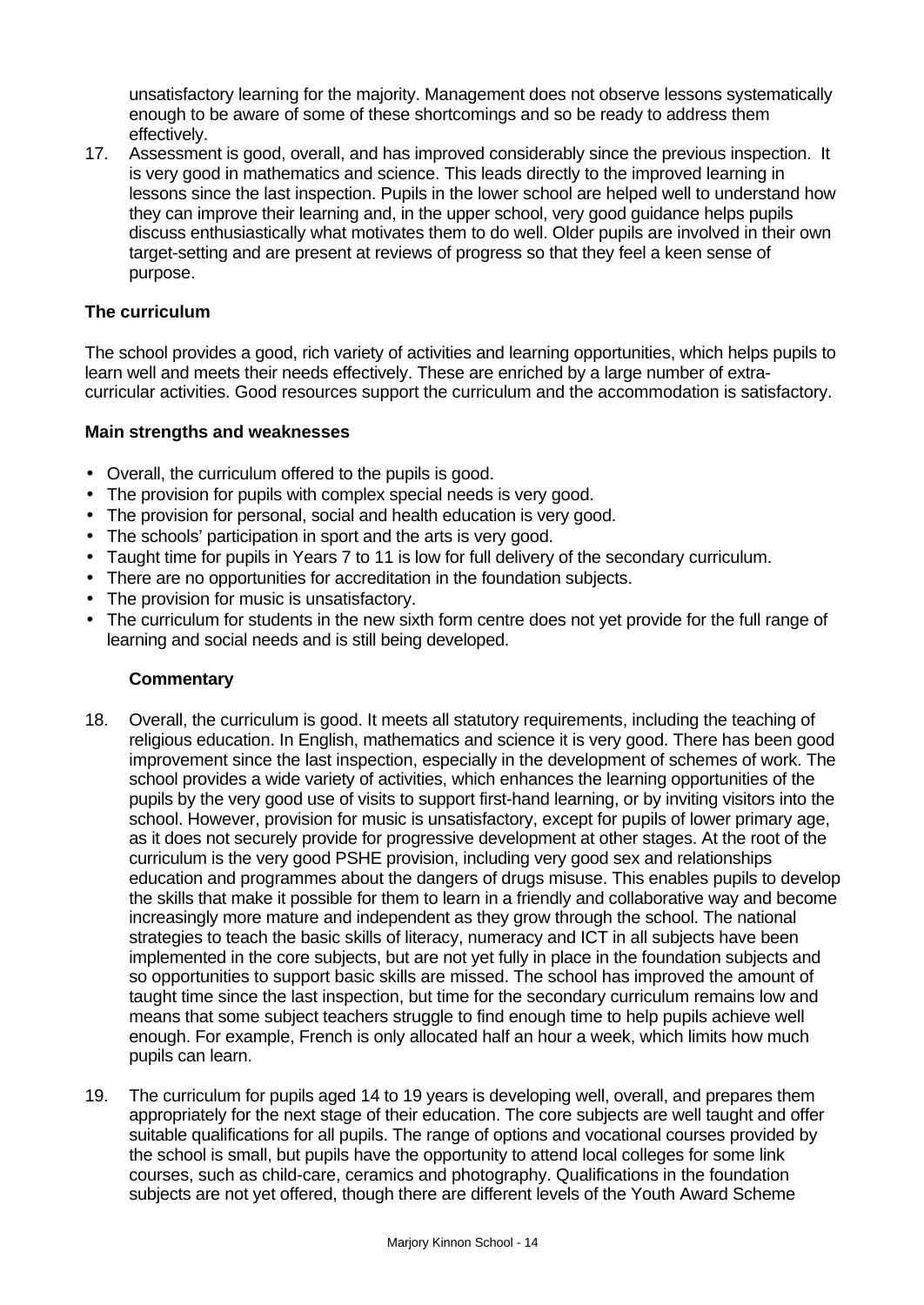qualification (ASDAN) available to the pupils. Opportunities for work experience and careers education are very good and the school offers considerable expertise in providing appropriate work-related opportunities for all pupils. There is no development plan for vocational education, which hinders the drive for further improvement.

- 20. The school has the benefit of an advanced skills teacher, who disseminates good practice throughout the school, as well as linking with many local primary schools to help teachers improve their teaching. This work is very highly regarded by the staff of Marjory Kinnon and the local schools.
- 21. The pupils with autistic spectrum disorders are very well catered for. As soon as they are able, they join the main classes for one or more subjects, usually with the assistance of learning support staff. Those who need the security of the well-known classroom and structure are taught the same lesson as those in the main school as far as possible. In this way they achieve well and make good progress. Other pupils with additional or complex special educational needs, such as severe learning difficulties, are well provided for through normal lesson planning and careful ongoing assessment of their learning and needs. However, for the two new pupils who speak English as an additional language, with difficulty, provision is not in place and this is not satisfactory. The school provides some support, but this is not planned systematically.
- 22. There are good contributions to the curriculum from individuals and groups from outside the school. Religious leaders, drama and musical groups visit, so that the pupils can experience a great variety of cultural presentations. Visiting therapists support the pupils well through music and art for personal and social development. Speech therapists meet pupils individually and in lessons pass on the necessary skills to teachers and learning support assistants, so that they can continue with the programme of exercises frequently. After-school clubs, such as music and ICT, are helped by special transport arrangement. Pupils also benefit from residential experiences appropriate to their age and development. They are keen to discuss the good variety of visits to places such as museums and galleries, which enhance the area of learning they are studying.
- 23. Learning resources are good. The school has a good number of teachers with a corresponding breadth of expertise, and those qualities which lead the school forward. Learning support assistants complement the teaching staff and make a significant contribution to the quality of teaching and learning. Resources for history, geography, religious education and French are very good. The school is welcoming and well maintained by the site manager and school cleaners who are a committed part of the Marjory Kinnon team. Overall, the accommodation is satisfactory, although that for ICT and design technology is good. The specialist accommodation for art and science is barely adequate, and is small and cramped for the largest classes. This sometimes adversely affects the school's ability to include pupils from the special classes for pupils with ASD into the main groups.

#### **Sixth form**

24. The new sixth form centre is in the very early stages of development and is providing a broad and varied curriculum to suit the needs of most students. It is too early to make an overall judgement of quality. Much of the provision, including the accommodation and resources, is very good. However, some students do not yet have sufficient opportunities to develop all their abilities and aptitudes and further courses are being sought. In addition, there is reluctance by local colleges to include individuals from the centre into activities alongside other college students. This is limits to important social and vocational opportunities for students from Marjory Kinnon. The biggest obstacles, however, have been a lack of accurate information about students before they arrive and the difficulties experienced by local colleges in providing course places for individuals at short notice.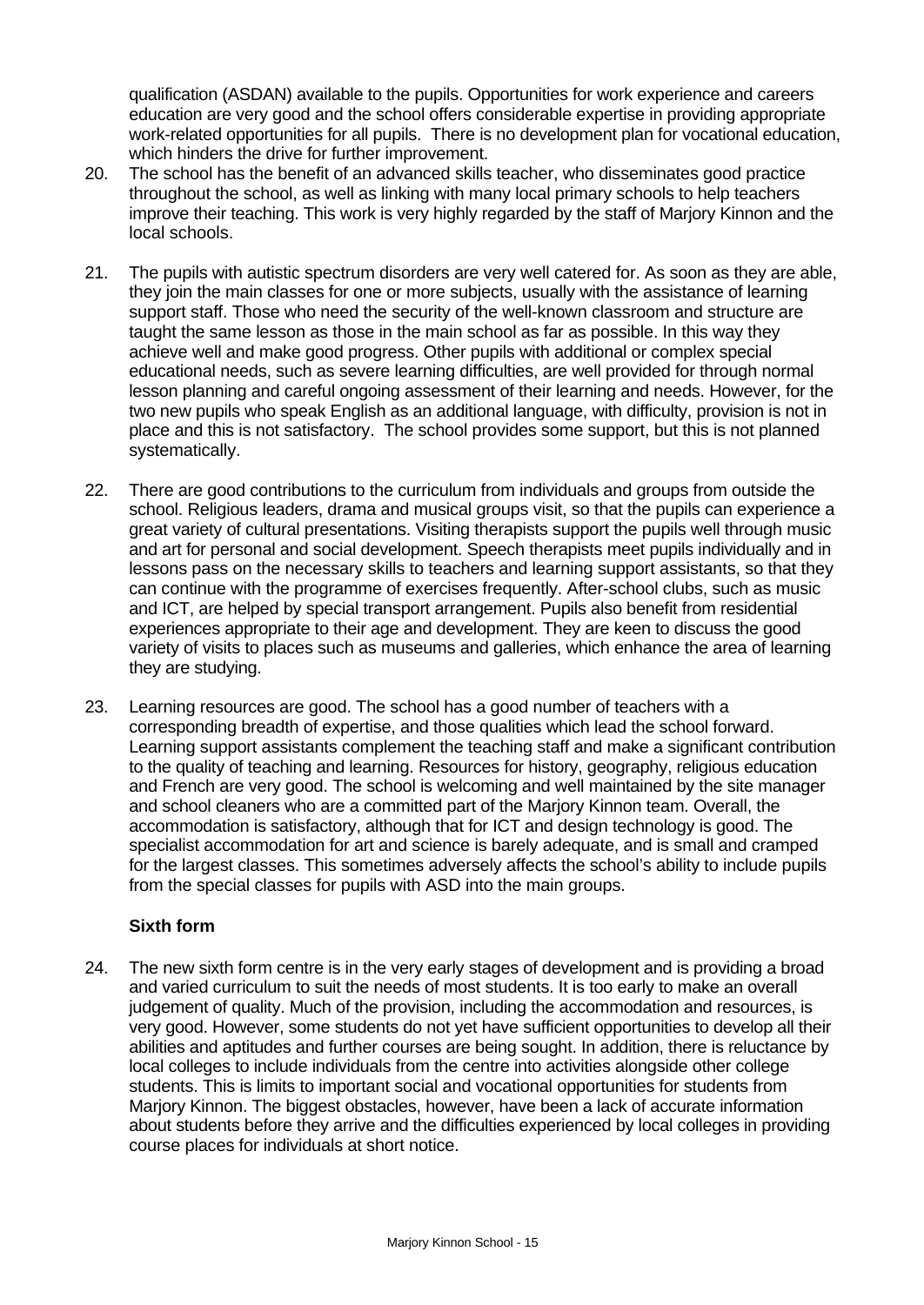#### **Care, guidance and support**

The care, guidance and support provided for pupils are very good. Pupils are very well involved in the life of the school and their views are welcome.

#### **Main strengths and weaknesses**

- Pastoral care is very good, based on trusting and caring relationships with teachers and learning support assistants.
- There is well-informed and hence very good support, advice and guidance for pupils.
- Very good advice is given on career and study opportunities.
- There are good arrangements for child protection, welfare and health and safety.
- There are good arrangements for the induction of pupils.

#### **Commentary**

- 25. Pupils told inspectors how happy they were in the school and parents confirmed this. This was clearly a very good foundation for their work in school. The headteacher and other teachers talked caringly about pupils and the difficulties they might be facing and it was clear that child protection concerns are well-embedded in their thinking and in line with locally agreed arrangements. Lunch-time staff, the site manager and office staff take an interest in the children and look after them well and the pupils find them helpful and think they do a good job.
- 26. Pupils' welfare is well provided for. The school has good arrangements for administering medicines. Pupils have access to appropriate physiotherapy, speech, art and music therapy. Occupational therapy cannot be provided, which is not satisfactory, but is beyond the school's control.
- 27. Pupils are pleased with the way they are welcomed into the school, both in the nursery and at later stages. Good induction arrangements enable pupils to settle and staff to quickly establish a profile of their core needs. The trusting relationships developed with particular staff ensure that all pupils can safely express their concerns or wishes and have them considered as they move through the school. The school council is a good forum for taking pupils' views into account concerning the running of the school.
- 28. The individual needs of pupils, regardless of gender, ethnicity, capability or special educational need, are provided for very well. All pupils have personal targets based upon their needs, including behavioural or social goals. These targets are reviewed regularly and often referred to in class, which is why they are achieved each year or more frequently for some pupils. Attainment is recorded and analysed so that all teachers have a very clear view of the progress of individual pupils, and this information is used to encourage them and plan their future challenges. Secondary pupils have careers guidance from the age of 14 and the Connexions personal advisor to support them and their parents in their career and further education choices. All of this represents a good improvement since the last inspection when provision was good.

#### **Partnership with parents, other schools and the community**

The contribution made by parents and partners to the school and to pupils' learning is very good. Very good links with parents support and enhance the education of pupils. There are very good links with the community and other educational institutions, which enrich the provision for pupils with different needs and at different stages of their education. There are good developing arrangements for providing professional support for other schools. This is a good improvement since the last inspection.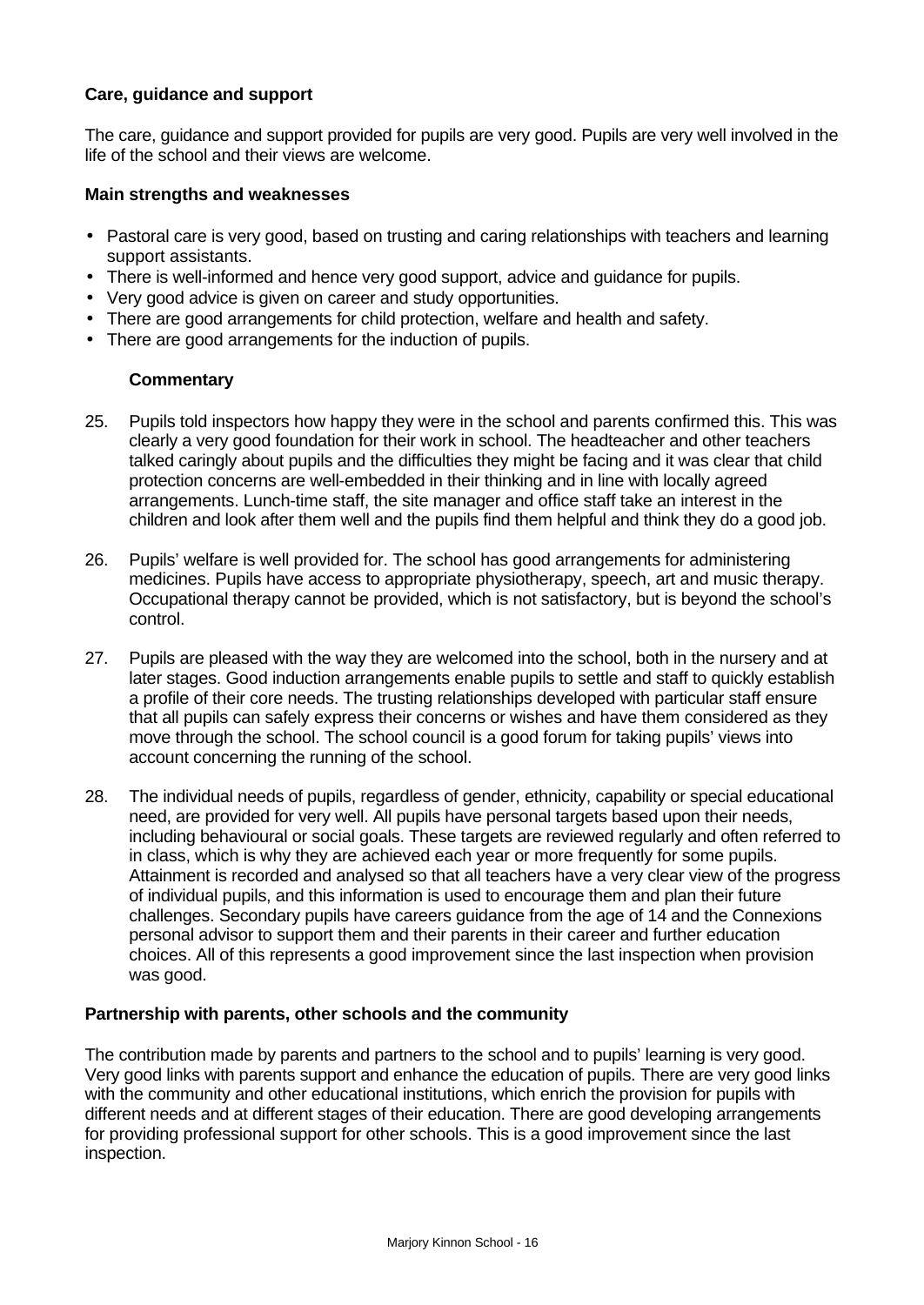#### **Main strengths and weaknesses**

- The information provided for parents is very good so that they can help their children at home.
- There are good transfer arrangements to colleges, and within school between the various phases enabling pupils to prepare well for changes that they have to make.
- An advanced-skills teacher from Marjory Kinnon is highly regarded by local schools.
- Links with the community are numerous and add significantly to the quality of education provided for different groups of pupils.
- Collaboration with other educational institutions for students in the sixth form provides some good educational opportunities but limited inclusion.
- Parents are generally pleased with the work of the school and support it.

#### **Commentary**

- 29. The school provides very good information for parents in the prospectus, governors' annual report, newsletters and reports on pupils. School reports are comprehensive, succinct, evaluative, personal and contain appropriate targets and information about progress. Parents feel welcome in school. Joint plans are made to tackle attendance or behavioural problems. There are three parent evenings each year at which pupils' targets are reviewed. At these, pupils' individual education plans are discussed and targets confirmed. At these meetings translation services are provided for parents with poor command of English to ensure that their children benefit equally. This is very good provision and ensures that pupils really do make progress on their personal targets regardless of their particular special educational need or capabilities. Parents are also given advice, should they need it, on supporting literacy, numeracy and behaviour, which supplements the homework given and helps them to support the work of the school at home. Parents are consulted about wider issues through questionnaires and the new social-skills policy has reached the stage where it will be presented to parents to ascertain their views. Parents are given information about topics being studied and, in the junior school, were invited in to Tudor and Victorian mornings where staff and pupils were dressed up. Those that attend school meetings have a very positive view of the quality of education offered.
- 30. Among the many and diverse links with the community that enhance the richness of the curriculum are opportunities for sailing and gymnastics, access to climbing-walls, fitness machines and multi-sensory experiences, and subsidised visits to cultural events. Artistic groups, such as a brass band, come into the school to perform. Pupils are very enthusiastic about these activities, describing a session with weights for example as 'brilliant'.
- 31. Good links with other educational institutions are also many and varied, ranging between courses provided for the school's pupils, support for information technology, close working with the primary school next door, liaison on pupil transfer and the appropriateness of courses for individuals, and exploring improvements with two beacon schools. Pupils with high ability in some subjects are included in mainstream classes in local schools and colleges, where appropriate. Links with colleges and courses for the students in the sixth form have begun well and the students attend several college sessions each week, which they thoroughly enjoy. However, there is a lack of inclusion at this early stage and students from Marjory Kinnon are taught as a discrete group. The school is working to improve this aspect of links and provision.
- 32. In addition to the advanced-skills teacher, advice is also given to the many teaching professionals who visit the school to discuss problems. An outreach teacher has just been nominated to administrate support for both pupils and staff in mainstream schools, as agreed with the LEA. This will be undertaken by staff at Marjory Kinnon. All of this represents a good improvement since the last inspection when links with parents and partners were satisfactory. Parents, particularly, have much more opportunity to find out what is happening and work alongside the school in supporting the now good achievement of pupils.

#### **LEADERSHIP AND MANAGEMENT**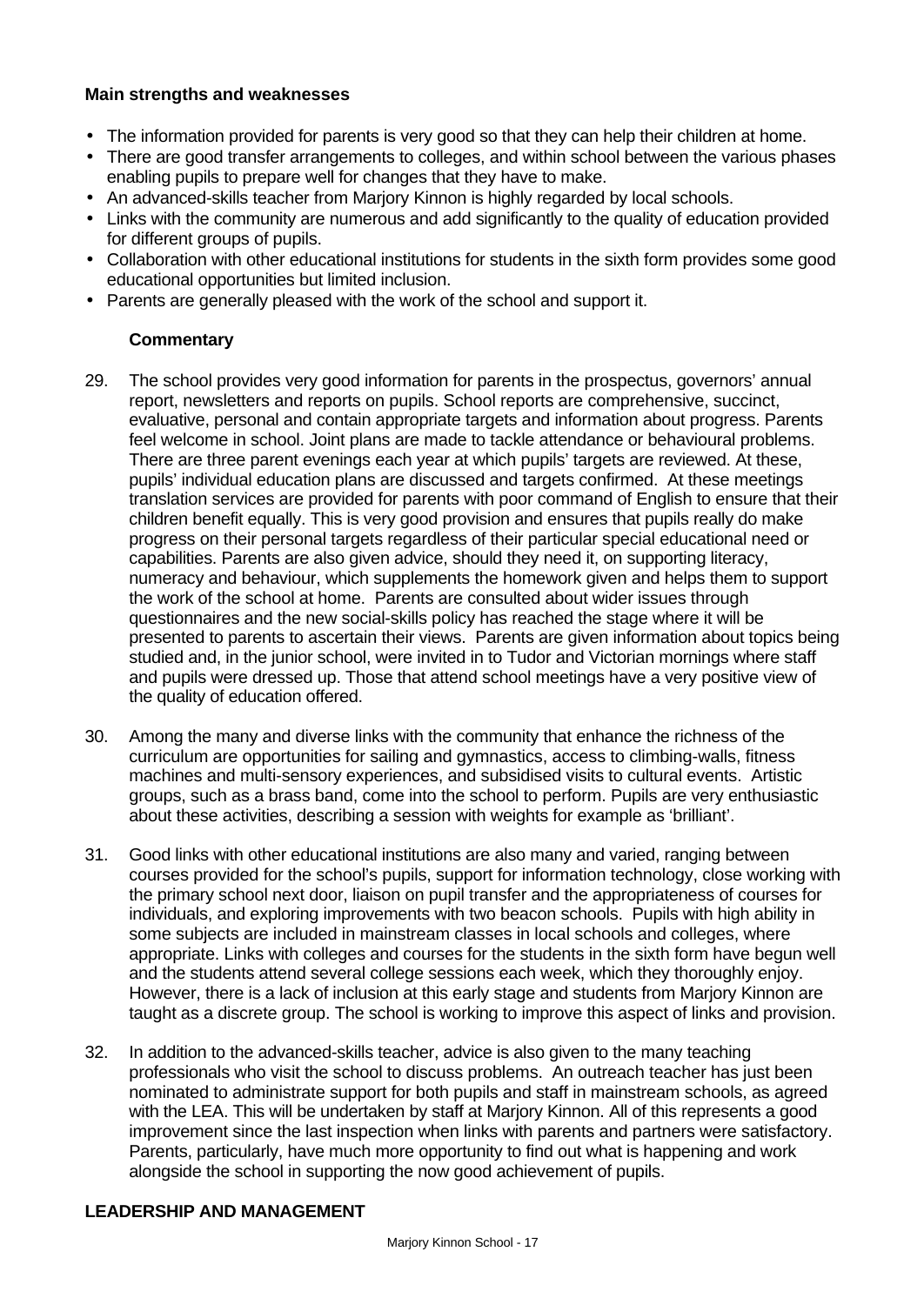Leadership and management are good, overall. The leadership of the headteacher and senior management team is effective and improvement is good as a result. Management is good and the school runs smoothly. The governance of the school is sound.

### **Main strengths and weaknesses**

- The headteacher and senior staff lead the way to ensure that an increasingly complex school continues to provide a good and improving quality of education for all its pupils.
- The leadership is committed to meeting the needs of all pupils and ensuring equality of opportunity and inclusion very effectively.
- The headteacher is very effective in enabling other staff to demonstrate good leadership qualities, he has created a strong sense of common purpose.
- The school development plan is an effective inclusion document but does not clearly highlight priorities for school improvement or focus sufficiently on pupils' achievements.
- The monitoring of teaching and learning is not sufficiently rigorous to provide a clear view of the quality of provision in all subjects.
- The governors fulfil their statutory and other duties well and are highly experienced and committed, but their role in monitoring and guiding school development, although sound, is more limited.

### **Commentary**

# *Financial information for the year April 2002 to March 2003*

| Income and expenditure $(E)$   |        | Balances (£)                           |         |  |
|--------------------------------|--------|----------------------------------------|---------|--|
| Total income<br>1,867,044      |        | Balance from previous year             | 119,844 |  |
| Total expenditure<br>1,867,895 |        | Balance carried forward to the<br>next | 118,993 |  |
| Expenditure per pupil          | 10,797 |                                        |         |  |

- 33. The governors are knowledgeable about education and very capable of taking the school forward. They have many strengths in supporting and guiding the school, which ensures a good quality of education, overall. Governors understand the main strengths and weaknesses of the school well and are highly committed to meeting the needs of all its pupils. They keep well informed about the school's work through visits and by keeping an oversight of literacy and numeracy development. The governors' role in shaping the direction of the school, through deciding priorities and in monitoring its efficiency and effectiveness, is sound but more limited. This is due in part to the early stage of monitoring in the foundation subjects, but also to limited prioritising of the many initiatives taking place. This in turn means that governors are not always able to challenge decisions where necessary and inconsistencies in the overall high quality of provision persist. As the school becomes more complex, so the need for more structured monitoring systems becomes more apparent. The governors have identified these issues and have already begun to address them. The governors ensure that the school fulfils all statutory duties and take part in training where necessary.
- 34. The headteacher's role in creating a positive climate for learning and in motivating staff, with the support of parents and governors, is a critical factor in the considerable improvements since the last inspection. The school development plan is very positive in terms of a thorough approach to inclusion and indicates that this aspect of the school's work is strong. It has resulted in successful provision for pupils with ASD and has ensured that a large number of small inclusion-related aspects of the school's work have been improved. However, the focus in the development plan on pupils' achievement and raising standards is too limited and it lacks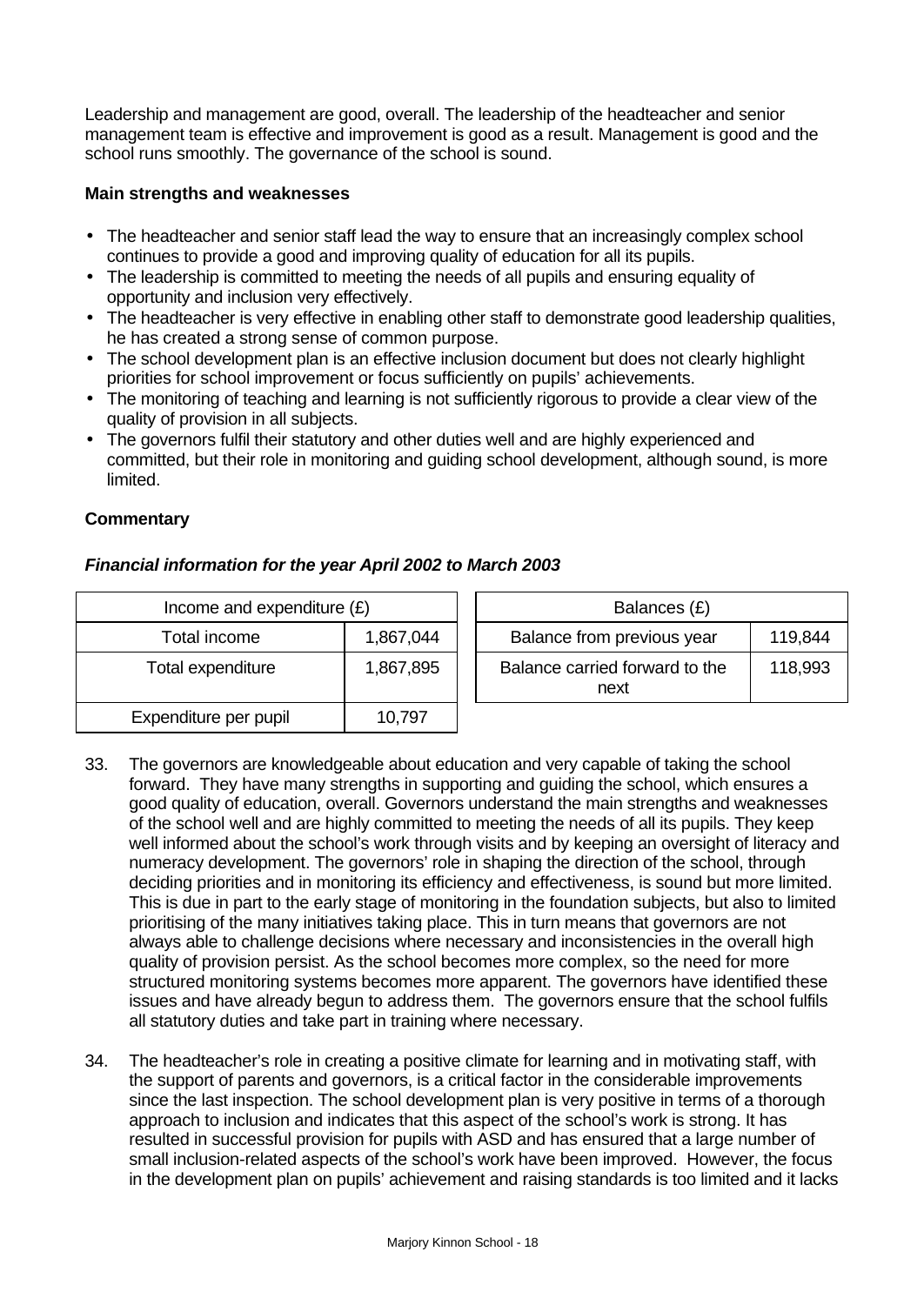clear priorities to guide the school's future work in a focused way. This has resulted in the anomalies in the quality of provision, particularly in the humanities and music.

- 35. The clear, purposeful lead given by the headteacher and senior staff very effectively inspires staff and pupils to do well and pleases parents. For this reason, staff work as a strong team and are supported in taking the lead when they want to achieve or change something. Most of the parents and carers say that the school is well led and managed. Pupils show respect and high regard for the headteacher.
- 36. The school takes seriously the need to monitor and evaluate its own performance and, with the local education authority, has already identified for action most of the issues for improvement arising from this inspection, including the need to improve school development planning and the need to improve the monitoring of teaching and learning across the school. The school monitors performance data very well in the core subjects of English, mathematics and science and the majority of subjects are well led. The use of national guidelines and regular monitoring of English and mathematics has improved pupils' achievements and raised standards. However, the monitoring and evaluation of other subjects is at an early stage of development and is not systematic enough to ensure consistently high quality. This results in inconsistencies in subject quality. The school has recently purchased a software system to support performance analysis, but the company has since gone into liquidation and this has unfortunately slowed improvement in this area. Opportunities for curriculum co-ordinators to monitor teaching and learning in their areas of responsibility are now included in a forthcoming programme.
- 37. Approaches to financial management are good. The budget is very well controlled by the bursar and overseen by senior management and governors. Effective systems ensure that money is well prioritised and spent to improve provision, considering best value. For example, the commitment to provide for pupils with ASD has been very well implemented and resourced. There has been considerable investment in ICT equipment and training for staff, which has resulted in the good and improved use of ICT in many subjects.
- 38. Staff feel well supported and work hard to introduce the various initiatives and appreciate the introduction of lesson preparation and marking time. There is a good ratio and deployment of staff in the school and training is well-targeted to support priorities. Improvements in the quality of teaching and learning have been a direct result of these initiatives.
- 39. The most significant barrier to achievement has been the recent broadening range of complex difficulties of the pupils. This has challenged staff and required substantial development of new skills and approaches. This in turn has removed the focus from, and slowed development in, other areas.
- 40. However, the high quality aspirations of staff and governors', the commitment to continued improvement and insight into where improvements are needed, leaves the school well placed to help all pupils and students achieve as well as they can in the future.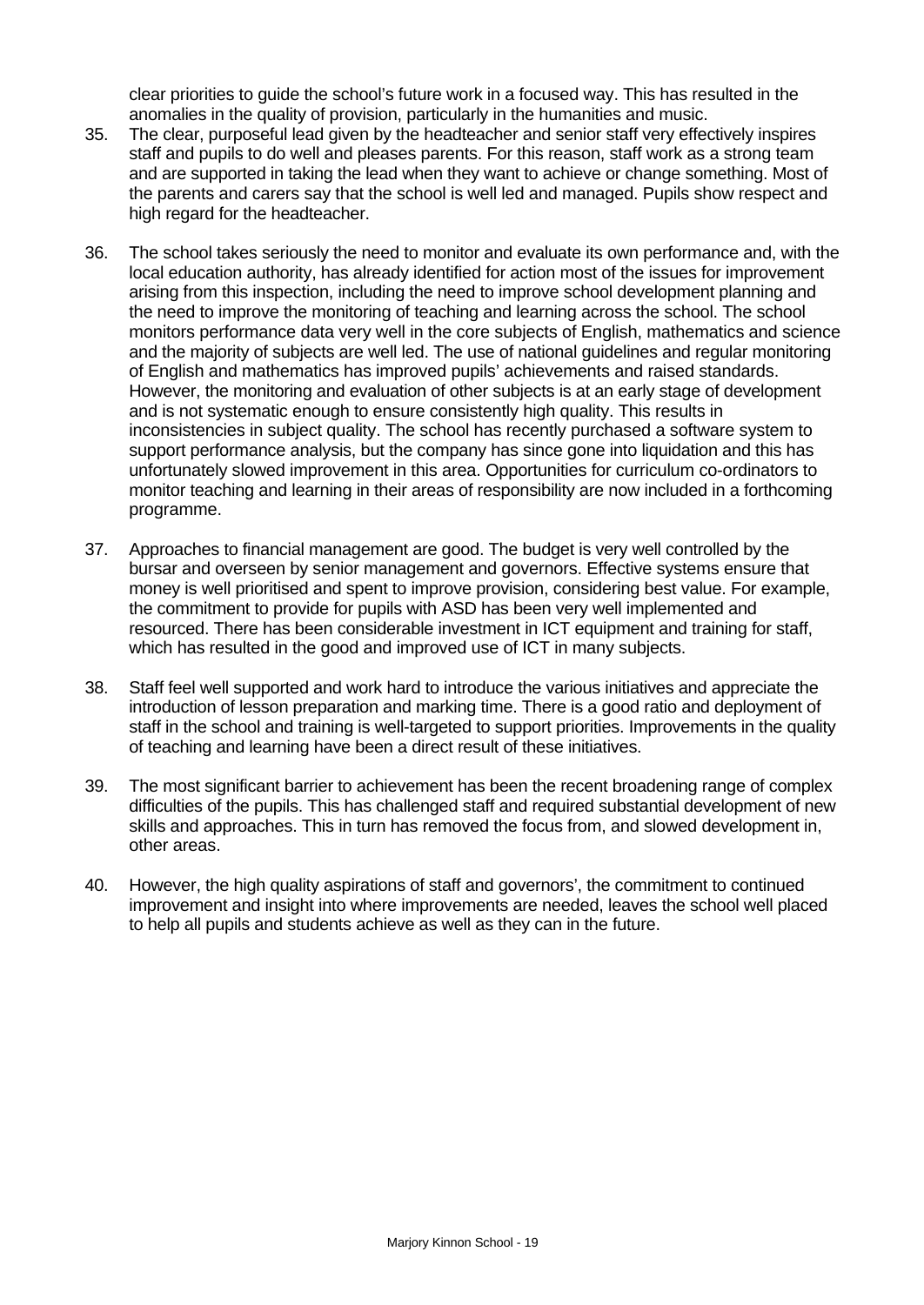# **PART C: THE QUALITY OF EDUCATION IN AREAS OF LEARNING, SUBJECTS AND COURSES**

# **AREAS OF LEARNING IN THE FOUNDATION STAGE**

The overall provision for children in the Foundation Stage is **good.** Teaching and learning are always at least good in the Foundation Stage and sometimes are very good. Teachers and learning support staff make good use of visual resources, symbols and signing. Well-established routines ensure that children have a clear understanding of what they need to learn. The co-ordinator has very good knowledge and understanding of the needs of the children. No opportunity has been made for her to develop monitoring procedures for teaching and learning in the staff team, which limits insight into where improvements are needed.

### **Main strengths and weaknesses**

- The inclusion of the children in the wider aspects of school life; for example, in school assemblies, joining other classes for physical education, literacy and numeracy.
- The quality of the teaching and staff teamwork, including learning support staff, is strong.
- The detailed assessment system breaks learning down into very small steps, that lock into the Years 1 and 2 arrangements, and support good learning and teaching.
- Good use is made of the existing resources but there is a shortage of Big Books, resources for information and communication technology and some furniture appropriate for their age. This will limit opportunities for learning as the year progresses.
- There are no opportunities for the monitoring of teaching and learning with the Foundation Stage and Year 1.

# **PERSONAL, SOCIAL AND EMOTIONAL DEVELOPMENT**

41. Provision in personal, social and emotional development is **good**. There are well-established routines and good use is made of learning aids and symbols to ensure that children have a greater understanding of what they are to learn. In this way they learn social skills and, for example, the importance of washing, cleaning teeth and combing hair in a secure learning environment.

#### **COMMUNICATION, LANGUAGE AND LITERACY**

42. Provision for communication, language and literacy is **good**. Through a range of routines, like the 'sit still' rhyme and the 'hello activity' children learn to identify and label objects and the beginning of words. Using Big Books they explore meanings and sounds before over-writing activities working independently.

#### **MATHEMATICAL DEVELOPMENT**

43. The provision for mathematical development is **good.** Children learn to count reliably up to ten everyday objects, using the whiteboard to record their counting. Learning is practical, as they feed the puppet five bananas and four apples in turn. Tasks are broken down into small steps, which help the children to progress more easily towards their early learning goal.

# **KNOWLEDGE AND UNDERSTANDING OF THE WORLD**

44. The provision for knowledge and understanding is **good.** Children show curiosity and understanding as they examine a range of objects taken from a 'feely bag'. They develop their sense of touch and the related vocabulary to explain their handling of objects. They are able to differentiate between soft, sticky and hard. They also experiment with paint and materials in the sandpit as they gain a greater understanding of the objects and materials they use.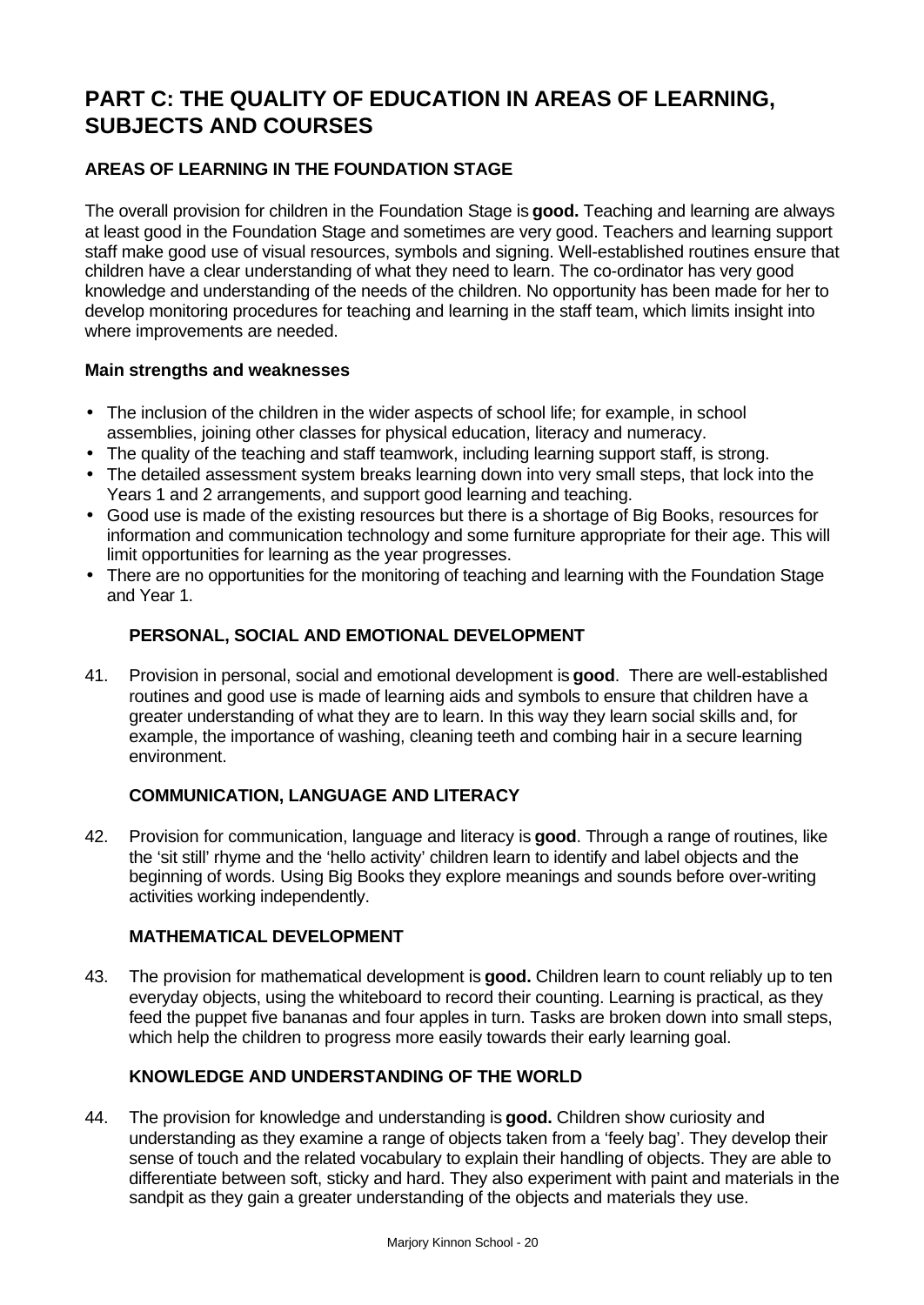### **PHYSICAL DEVELOPMENT**

45. The provision for physical development is **good.** Children, in addition to their activities in the playground, use the soft play area daily. They plan their activities as they play with balls and cubes. There are good opportunities to develop their movement and control as well as their sense of movement, feeling and texture. All are making good progress in their movements and the development of their sense of space.

#### **CREATIVE DEVELOPMENT**

46. The provision for creative development is **very good.** Children learn to experiment with a variety of materials and paints. They explore the blending of two colours and learn the different textures and thicknesses. They learn to use big paint brushes and how to combine colours and to differentiate marks and movements on paper. They make very good progress in their exploration of colour, shape and texture.

# **SUBJECTS AND COURSES IN KEY STAGES 1, 2, 3 AND 4**

#### **ENGLISH AND MODERN FOREIGN LANGUAGES**

#### **English**

Provision in English is **good**. It is particularly effective for younger pupils, so that they learn quickly to communicate well and share in the enjoyment of reading and writing. Provision for pupils aged 11 to 14 years has not proved so motivating, which results in a slowing down of progress, but it picks up again for pupils aged 14 to 16. Improvement since the previous inspection has been good, with better teaching and assessment and lessons more closely linked to the National Curriculum.

#### **Strengths and weaknesses:**

- Pupils' are confident and achieve very well by the age of 11 years as a result of very good teaching.
- The curriculum is very well adapted for pupils with communication difficulties and contributes strongly to social, moral and cultural development.
- There are sufficient, good quality and well-used resources, which support learning well.
- Opportunities for supporting literacy in all subjects are not well planned and are sometimes missed.
- There is a lack of provision for the small number of pupils who are at an early stage of speaking English.

#### **Commentary**

47. Achievement in speaking and listening is good and often very good throughout the school. It is enhanced by drama productions, the input of the speech and language therapist and the high number of visits out of school, which contribute significantly to the social use of language. Pupils on the autistic spectrum achieve particularly well because knowledgeable teachers use a variety of strategies to help them communicate. For example, pupils exchange pictures to get the snack they want, they sign 'please' or 'thank you' and use speech to join in story-time. Teachers use focused questioning, have warm relationships and pupils have good attitudes to work, except between the ages of 11 and 14 years where attitudes are less positive. This means that pupils become confident communicators, at ease with each other and visitors, and are able to cope in a number of settings. By the time pupils reach the ages of 14 to 16 years they have the skills necessary to cope with work experience and life beyond school.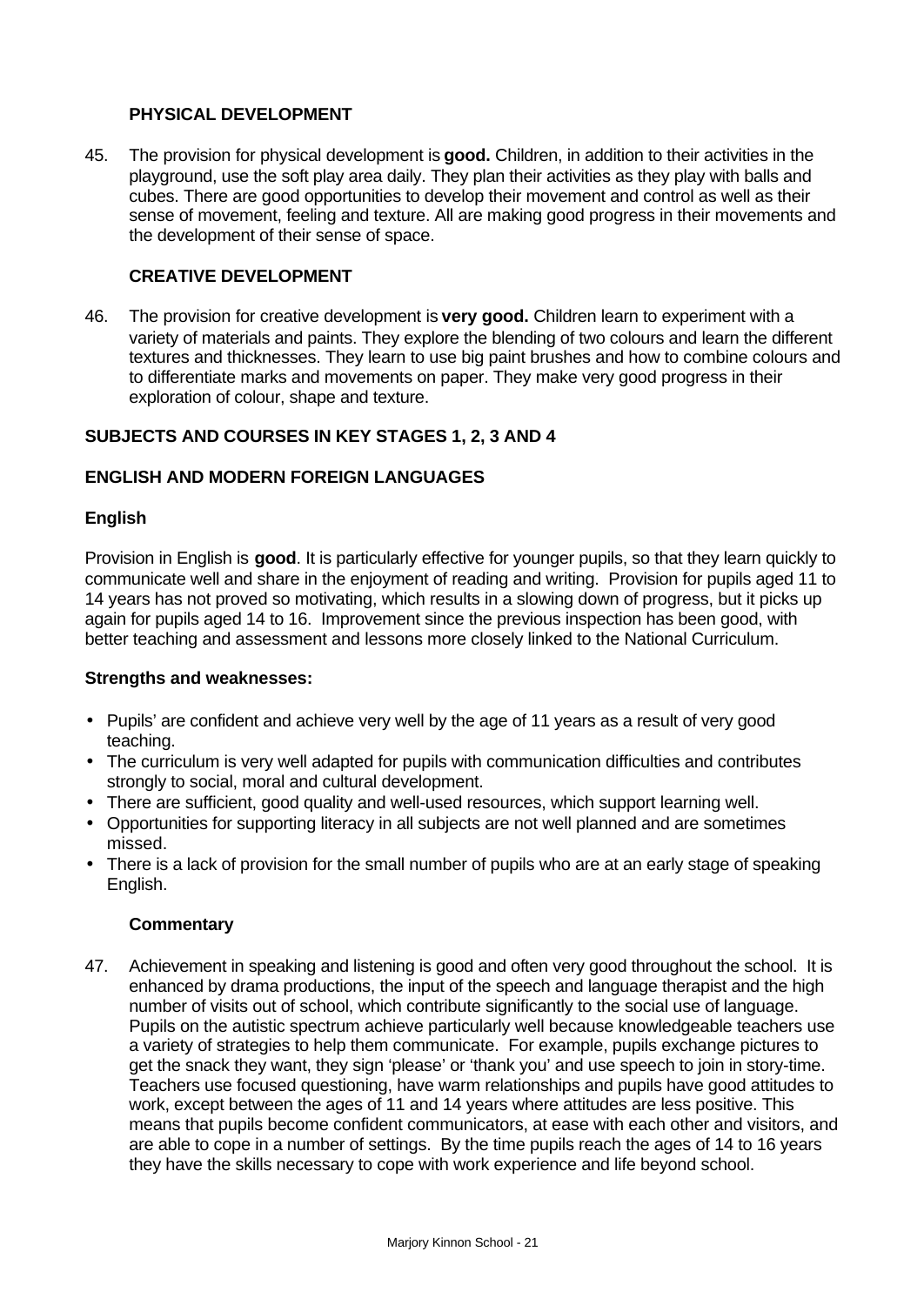- 48. Pupils' achievements in reading and writing are good for the youngest pupils and very good between the ages of 9 to 11 years. However, pupils are less well motivated from the age of 11 and, until they are 14 years old, tend to read aloud with less expression and their achievement drops to satisfactory. This is partly the result of entrance into the secondary environment and for some is their first time in a special school. The impact of working towards nationally accredited courses for the oldest pupils is that they re-focus and achieve well. At Marjory Kinnon school pupils and adults share the enjoyment of reading. This is helped by carefully selected and well-displayed books appealing to boys and girls of all abilities and cultures and including some dual language books. The exception is the lack of multi-sensory books and story 'sacks' for the youngest children. By the age of 11 years, more able pupils read with confidence using a number of clues, including their good phonic knowledge. They select relevant information from reference books and the Internet. By the ages of 14 to 16 years, pupils show enjoyment again in reading and appreciate humour. The good use of ICT motivated one class of boys as they learned about the life of Muhammad Ali, but writing about him was then made more difficult by too much copying from the board.
- 49. Drama has been well used to focus attention on writing. This has had a good impact on English lessons but is less evident across the curriculum. A consistent approach to handwriting and spelling, especially for those aged 5 to 11 years, and opportunities to write for a range of purposes, has helped to give pupils confidence to commit their ideas to paper. The good use of ICT helps to give pupils pride in their well-presented work. Pupils aged 12 to 14 years show an awareness of poetry forms as they write good quality haikus; for example: "I hate the raindrops/rain hits hard on the windows/sliding down the glass." By the end of Year 11, the majority of pupils can produce simple but effective writing and cope with many of the writing tasks of everyday life. Less able pupils are enabled to achieve in line with their peers and according to their ability because of highly effective support staff and individual teaching by a well-trained learning support assistant.
- 50. Teaching and learning are good, overall, but are particularly good in the primary department and satisfactory in the first stage of the secondary department in Years 7 to 9. Other significant strengths of teaching are teachers' subject knowledge, the quality of assessment and oral assessment during lessons, so pupils know what they are doing and how to improve. The planning of stimulating lessons with clear objectives leads to good and sometimes very good progress.
- 51. All of these features were observed in an excellent Year 6 lesson building on a visit to the London Aquarium. Pupils were helped to recount their experiences orally and in writing and enabled to keep up despite the high degree of challenge and fast pace through very good support and the effective use of computers.
- 52. Lessons that are less successful often lack specific planning for groups of pupils or individuals so that not all pupils make the same progress and sometimes miss opportunities for independence and practising skills. This was seen in one lesson where the lack of provision for a pupil with a sensory impairment meant that much of her time was wasted. The lack of dictionaries hindered pupils' reference skills but provision for homework in this and other lessons was good.
- 53. Leadership and management are good, overall, and particularly effective for primary age pupils. This is because the co-ordinator has excellent subject knowledge and skills that she shares productively with colleagues in this and other schools. Pupils' progress is well monitored through the collection of samples of work and the scrutiny of teachers' planning but the co-ordinators have insufficient time to observe teaching and so identify weaknesses and help to improve learning further. The rich curriculum gives pupils the opportunity to enjoy theatre groups, poets, authors and book weeks.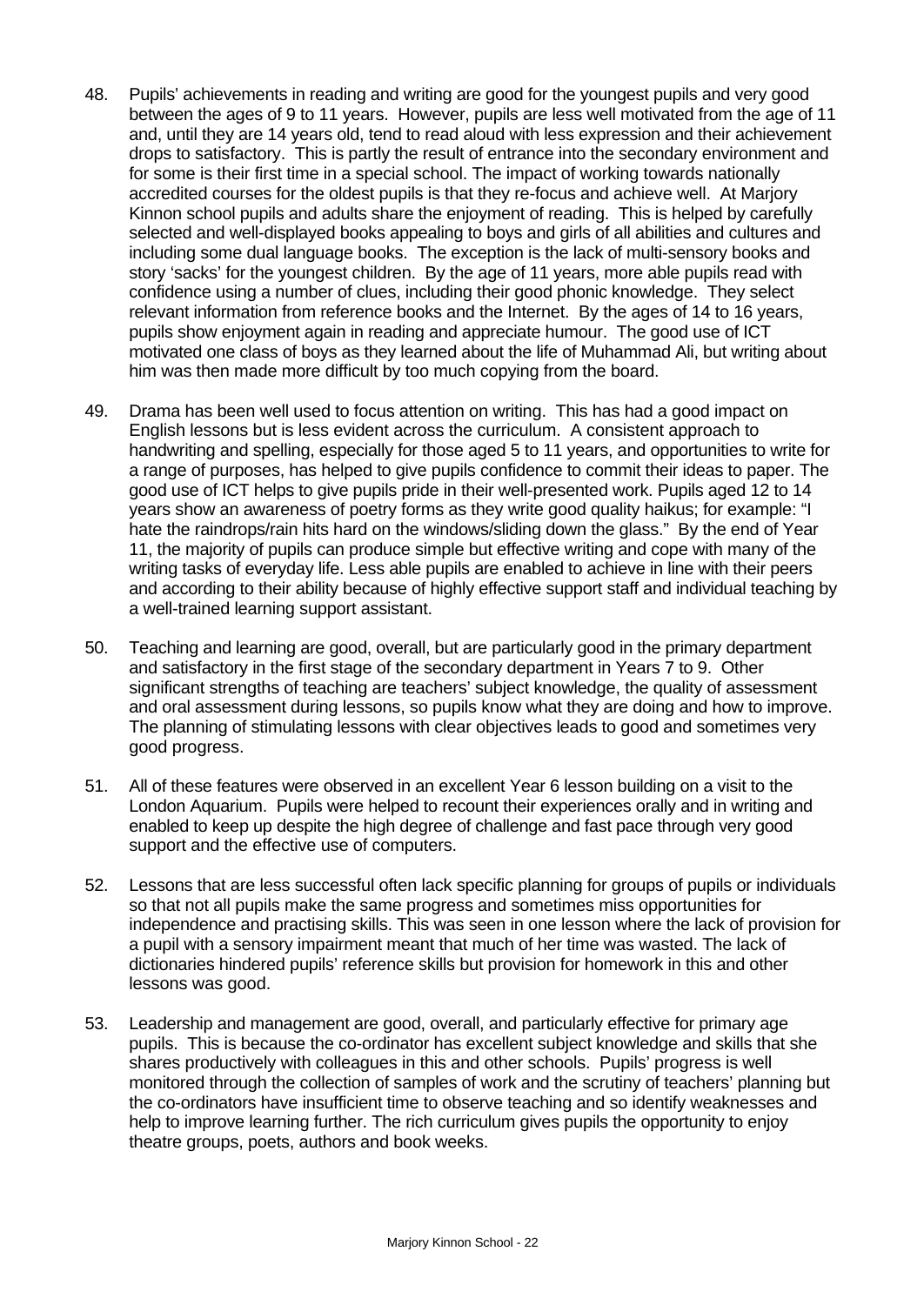#### **Language and literacy across the curriculum**

54. The promotion of literacy across the curriculum is satisfactory but inconsistent. All teachers develop pupils' speaking and listening skills well and many display and use words specific to topics or subjects. Very good transfer of skills was seen in an ICT lesson when pupils used correct vocabulary to recall their knowledge of 'CD-ROMs', brainstormed 'search' questions, then used their reading skills to find and transfer the information on screen. However, there are missed opportunities for pupils to read aloud or to practise their writing, as was seen in a religious education lesson where pupils coloured pictures instead of being supported to write simple sentences.

#### **French**

The quality of provision in French is **good**. The standard of provision has been satisfactorily maintained since the last inspection when it was also good.

#### **Strengths and weaknesses**

- Teaching and the way pupils learn are very good.
- Pupils' behaviour, attitudes and involvement are very good.
- A very good range of strategies helps pupils with different learning styles to learn.
- Leadership, management, resources and assessment are good, with keen enthusiasm for the subject by the co-ordinator.
- There is too little curriculum time allocated to the subject, but the oldest pupils in the primary department are taught French early.
- The subject is not monitored by senior management, but the LEA is involved.

- 55. Achievement is good for pupils aged 11. In the older classes, achievement is satisfactory over time, although pupils are currently learning well. Pupils in the primary department are learning very fast and have great fun learning about the ceremony of the giants in northern France. All pupils learn simple greetings, and answer the register in French confidently. They learn about body parts, ordering food and the names for different sports. They are able to say what they like and do not like using the phrase "J'aime" or "Je n'aime pas". The progress of secondary department pupils is currently good, but, overall, their achievements are satisfactory because they have only just begun regular lessons this year. In the previous academic year the time allocation was fulfilled with a French week rather than regular lessons. This ensured enjoyment and confidence, but a sound rather than good development of skills.
- 56. The quality of teaching is very good. The wide range of strategies to help pupils with different learning needs, supported by lively resources, means that all pupils are able to enjoy and understand some of the language. Their enthusiasm is infectious, for example, when they wait for music to stop to read sentences in French. The very high quality of relationships and the well-targeted support given means that pupils are confident to speak in French with a good pronunciation. The teacher does not speak French sufficiently as a means of running the lesson and so pupils' lack of exposure to hearing fluent French spoken prevents even faster progress. Trips to France in past years have helped support learning and motivation for French very well.
- 57. Leadership and the management of French are good, overall. The co-ordinator is very well organised and has a good vision for the subject's development, but is hindered by the lack of curriculum time allocated. There is no involvement by management in monitoring the subject.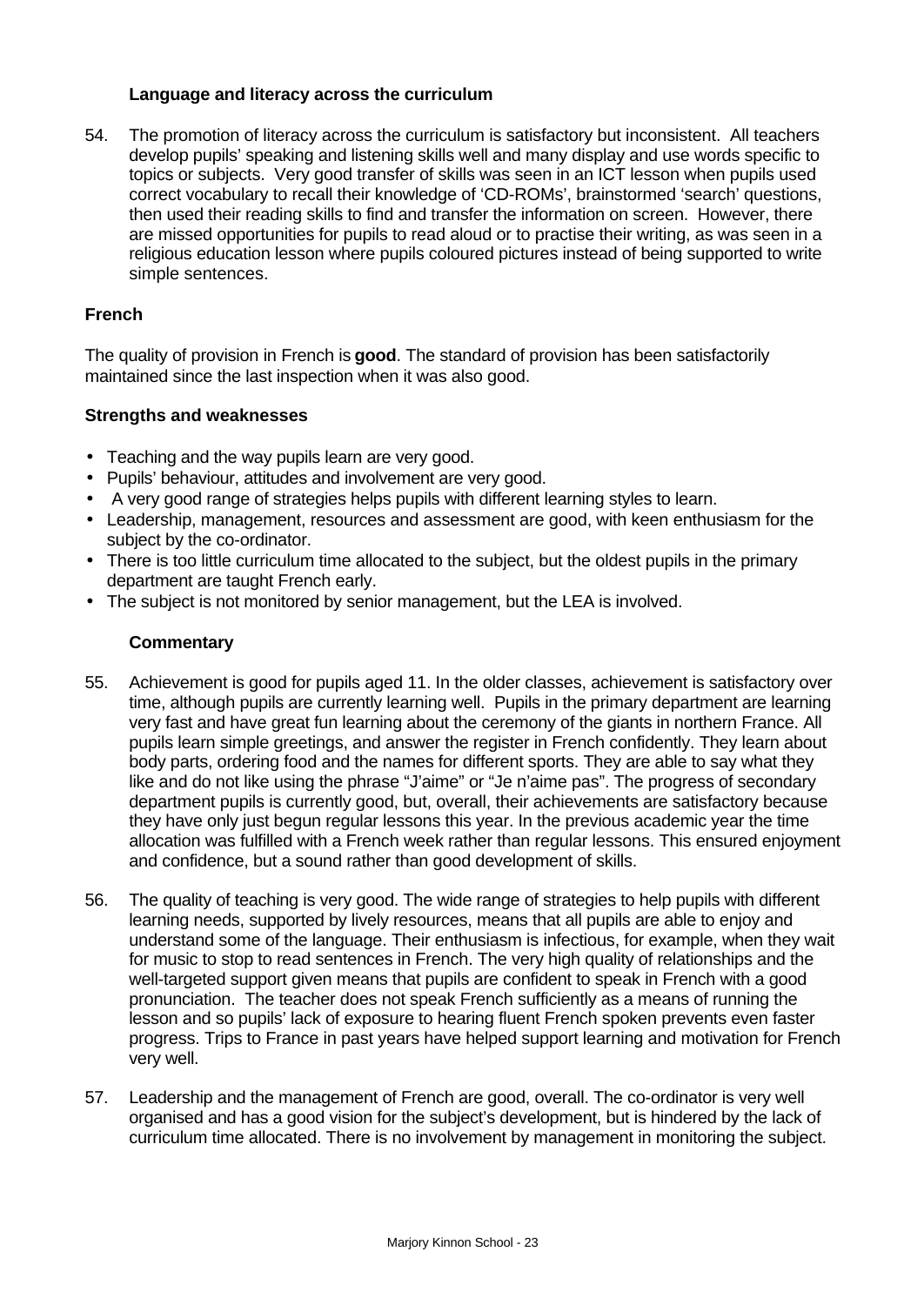# **MATHEMATICS**

Provision in mathematics is **good.**

#### **Main strengths and weaknesses**

- Teaching and learning for pupils aged 5 to 16 years are always good and sometimes very good. In the sixth form they are satisfactory.
- The provision for pupils with a wide range of additional special educational needs is very good.
- The planning, assessment and monitoring of work, to cater for a wide ability range, are very good for pupils aged 5 to 16 years. In the sixth form they are satisfactory.
- Achievement of pupils aged 5 to 11 years is consistently good. Pupils enjoy the subject and work hard to improve.
- Numeracy skills are not always well developed in other subjects.

- 58. Pupils' achievement across the school has made good improvement since the time of the last inspection when the subject was judged to be satisfactory. They achieve well in relation to prior attainment because the numeracy strategies are embedded in current practice. The assessment scheme has been very effective throughout the school for most pupils. However, because of an increase in pupils from a wider ability range, there is a lack of measures for smaller steps in learning for the least able pupils.
- 59. The improvement in the teaching and learning results from clear leadership provided by the two co-ordinators. They have a shared vision for the improvement of teaching and learning and progress has been tracked with care. Staff in the newly established sixth form centre are making a start on a range of accredited courses. It is too early to make a judgement on their progress and achievement.
- 60. In Years 1 to 6, pupils learn to extend their knowledge of number, shape, money and fractions. By the end of Year 6, they are able to use money for shopping and give change. They can tell the time accurately and round up numbers to 100. Lessons are always planned to include practical applications. For example, in one lesson, Year 6 pupils were estimating and checking the length of a whale (26 metres). A feature of this lesson was the accurate measurement of the whale size in the playground and the amazement of the pupils when they realised how long 26 metres represented.
- 61. Teachers for pupils aged 11 to 14 years build upon the pupils' knowledge of number operations. They become familiar with inverse functions and repeated relationships in number, learning different ways to make calculations. Lessons are divided into clear parts. For example, all start with mental work before starting group and practical activities. This is also true for pupils aged 14 to 16 years. For example, Year 10 pupils were identifying the different types of equipment used to measure long and short distances from the metre stick to the trundle wheel. The majority of pupils were able to measure accurately in millimetres and centimetres. In the sixth form centre, pupils have started a range of accredited courses, including the GCSE foundation course and Youth Award Scheme (ASDAN). Good efforts have been made to target pupils' individual needs with suitably accredited courses in the subject.
- 62. The quality of teaching is good or better for pupils in the primary and secondary department. Lessons are consistently well planned and good resources are available to support the learning. Mental work is followed by practical activities designed to develop pupils' number and measurement skills. Pupils work productively and, at the end of lessons, assessment is made of what has been learned by the pupils. Some use is made of ICT. For example, in Year 6, pupils were finding out about the size of a whale. The teacher related their investigations to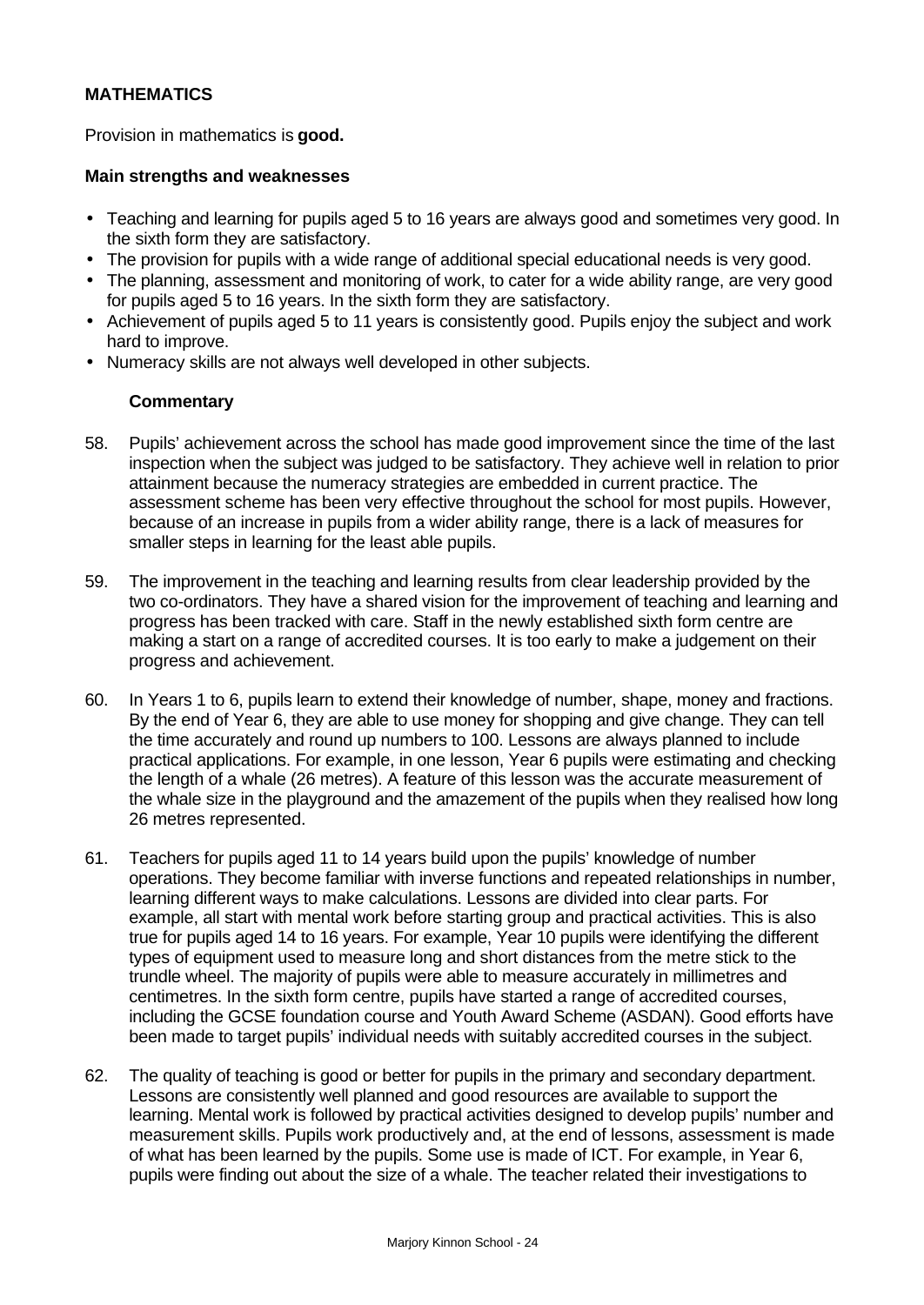a mathematics programme on the Internet. Pupils were able to compare the size of the whale with other giant creatures. However, the use of ICT in mathematics lessons is at an early stage of development.

#### **Mathematics across the curriculum**

63. Although the National Numeracy Strategy has been implemented well in mathematics lessons themselves, there has been no systematically planned development of numeracy in other subjects. There are, however, some good examples of this aspect. The oldest pupils aged 16 years, in food technology, were learning to read prices on a menu and were adding together menu items highlighting particular costs. They were working out the overall costs of the meal. There are some other examples of data-handling in science and studies of shape and pattern in art and design.

# **SCIENCE**

The provision for science is **very good.** Science is not taught at post-16. Improvement since the last inspection is good.

#### **Main strengths and weaknesses**

- Progress and achievement are very good and pupils are well motivated.
- Overall, teaching is very good.
- The subject is very well led and managed.

- 64. Pupils' achievement in science is very good throughout the school. By the age of 11 years, pupils are developing very good investigative habits. They recognise the need to observe carefully and understand what constitutes a 'fair test'. These skills are built upon and developed in the secondary department, so that by the age of 16 years many pupils are successful in the Entry Level Certificate and the highest-attaining pupils should gain a grade at General Certificate of Education.
- 65. Overall, teaching and learning are very good. Teachers plan lessons in detail and prepare worksheets perceptively to match the capabilities and needs of pupils well, so that they can successfully attempt progressively challenging demands. This motivates the pupils and they respond by working hard and showing high levels of enjoyment. Teachers and learning support staff know the pupils individually and are thus able to manage classroom behaviour well, so that disturbances are rare. They take every opportunity to praise and encourage success. Relationships are very good and play a positive role in maintaining the quality of learning in science, so that pupils with complex learning difficulties are often able to join the main school classes. All pupils respond positively and are very keen to participate and show what they know, understand and can do, by answering questions, making suggestions, or reading aloud. Pupils are encouraged to contribute in these ways and frequently praised for their effort, so that each feels valued and there is no fear of failure or rejection. The introduction of 'merits' is raising the standard of effort and behaviour even higher. Teachers make lessons interesting. They provide plenty of opportunities for pupils to learn through carrying out investigations. These are often introduced in a manner that makes the discovery exciting, which assists learning. This is often consolidated by being linked with other subjects. For example, showing that some changes are reversible in science is linked to the rain cycle in geography, as pupils learn about evaporation and condensation. In lessons, frequent questioning during the experiment ensures that pupils understand what they are doing and then moves on to encourage them to make predictions about what and why things are as they are and how they may change. As well as demonstrating scientific method, this enables the teacher to gain a grasp of each pupil's learning, so that misconceptions may be corrected before they have time to take root.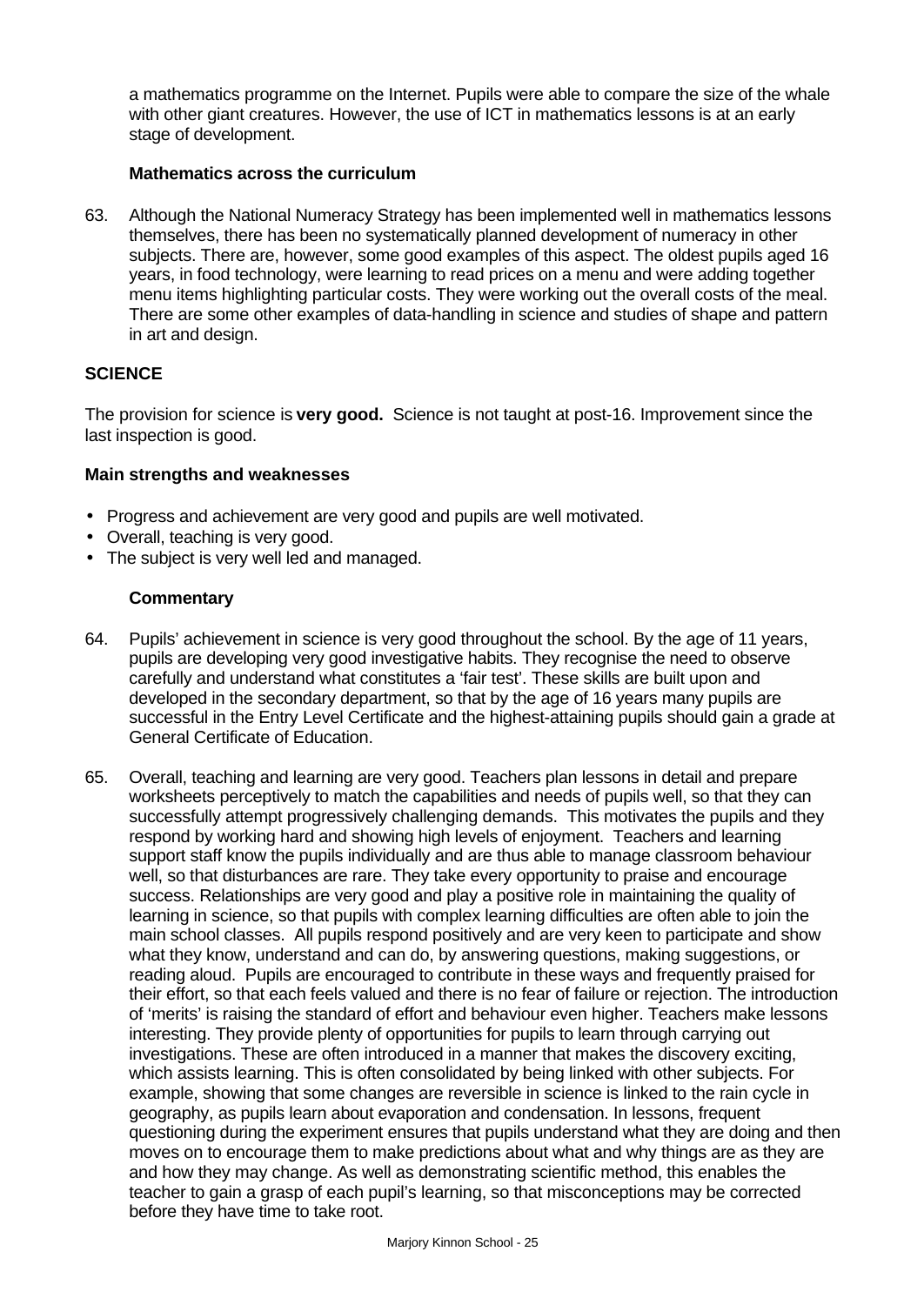66. The subject is very well led by a dynamic and proactive subject specialist in the secondary department and is very well supported by her colleague in the primary department. Together, they ensure that overall planning and provision for science throughout the school are of high quality. The end-of-module assessments provide clear information to both pupils and teachers about progress. The classrooms provide adequate accommodation for science in the primary department, but the laboratory used by pupils in the secondary department is small and can be uncomfortably crowded for the larger classes. This is difficult when pupils with ASD are included into lessons. The taught time for science is also low, preventing even better achievement.

# **INFORMATION AND COMMUNICATION TECHNOLOGY**

Provision in ICT is **good**.

#### **Main strengths and weaknesses**

- There are very good resources both for learning and the support of a technician.
- The curriculum and scheme of work have improved well since the last inspection.
- There is insufficient use of ICT to support and enrich all subjects.

- 67. The achievement of pupils, including those with additional special educational needs, is good. The good improvement since the last inspection is due to staff training and the school's investment in new computers, equipment and suitable programs for use in each area of the school. All classes have access to printers and connection to the Internet. The appointment of a technician, plus a good scheme of work, provides the support needed to improve the teaching and learning of ICT skills across the school.
- 68. By the age of 7 years, good achievement is evident as pupils are able to use the mouse to 'click' and 'drag' objects to suit the task. The youngest pupils can add trucks to an on-screen train. By the age of 11 years, the good achievement continues and pupils use ICT to present information in a variety of forms, demonstrating an awareness of the expected audience in their presentations. They make good use of ICT to write, decorate and print their poems as part of National Poetry Day. They also use video as part of a multimedia geography project about Wales, and record their introductions to the project to be included in their presentation. However, their use of e-mail to communicate with other pupils or schools is at an early stage of development.
- 69. By the age of 14 years, pupils continue to achieve well. They know that information can be obtained from many sources, including CD-ROM, video, television and the Internet. Pupils aged 14 years are able to transfer information found on CD-ROM, using 'cut and paste' to put the information found, for example, 'Where did Robin Hood live?', into their own word files. By the age of 16 years, pupils are able to demonstrate their good achievement by using their knowledge of ICT to produce posters for the forthcoming play *Macbeth* and use the Internet to plan a visit to the Planetarium in London, finding how to get there and the costs involved.
- 70. The quality of teaching and learning are good. Teachers make very good use of the projector linked to the computers in one of the ICT suites, to demonstrate the skills and programs, prior to pupils working independently. Pupils work well in pairs and make very good use of the resources and the advice of teachers, support assistants and the technician to make good progress towards completing the task set. The oldest pupils quickly grasped the use of a multimedia program and produced colourful title pages for a presentation using a variety of colours and lettering. Teachers' high expectations and good subject knowledge are reflected in pupils' interest and their very good attitudes to work. Pupils, including those with additional special educational needs, make good progress because they are well supported by experienced support assistants.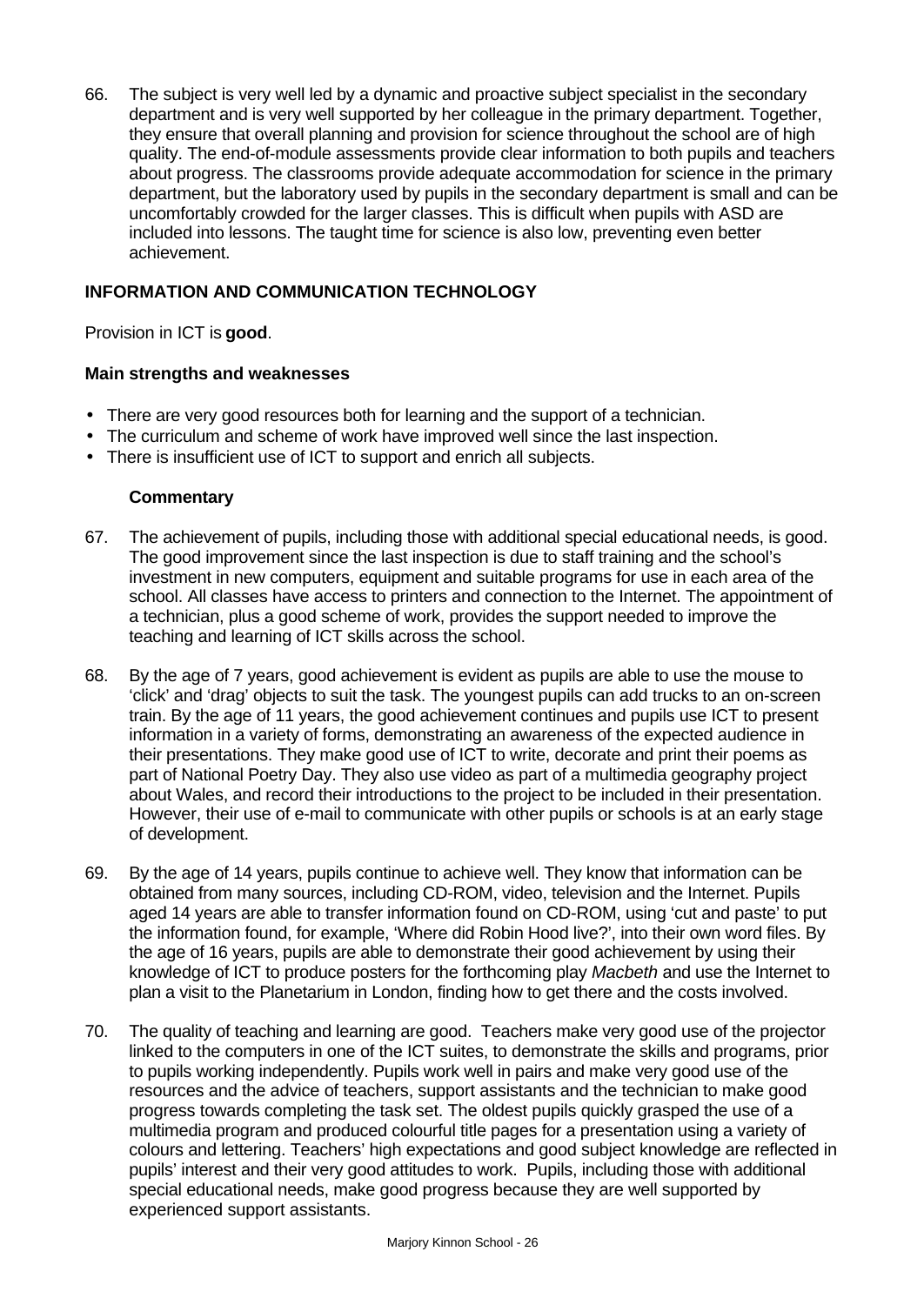- 71. The quality of computers in departments and in classrooms is very good, as is the ratio of computers, including laptops, to pupils. The new computer suites, digital cameras and appropriate software are having a positive impact on pupils' ICT skills and achievements.
- 72. The subject is well led and managed. The subject leader is knowledgeable and has produced a good action plan, which focuses appropriately on raising standards by encouraging the use of ICT across the curriculum. She organises a popular after-school club for pupils.

#### **Information and communication technology across the curriculum**

73. Although there are some good examples of the use of ICT to support pupils' learning in the other subjects, the school has recognised that this is inconsistent between classes, year groups and subjects and requires further development.

# **HUMANITIES**

Provision in the humanities is **satisfactory**. No lessons were observed in history, but four classes were seen in geography and two in religious education. In addition, a broad sample of pupils' work was scrutinised.

### **Geography**

Provision in geography is **satisfactory.**

### **Main strengths and weaknesses**

- The co-ordinator has good subject knowledge.
- There is good planning for the subject.
- In the majority of lessons there is a good match of teaching styles to pupils' learning needs.
- Very good use is made of visits to enhance learning.
- A few lessons are unstructured and not planned to take account of the range of abilities in the class.
- There are insufficient opportunities for pupils to use their literacy skills in some lessons.
- There is a lack of opportunity for monitoring of teaching and learning in the classrooms by the subject co-ordinator.

- 74. Achievement is satisfactory, overall. Younger pupils make sound progress and learn about their world from the localities of their own homes to aspects of the wider world. They begin to appreciate how the larger environment, beyond where they live, affects their own lives. By the age of 11 years, the most able pupils can begin to distinguish the physical features of the landscape. They understand how a river develops from its source in its journey to the sea. Less able pupils achieve to a satisfactory level and can, for example, describe how it becomes faster and then wider. Pupils in the secondary department demonstrate satisfactory learning as they make contrasts between life in Britain and in northern Canada. They can describe how the Inuit use natural resources in a harsh environment, and make contrasts with their own lives. Many pupils have good knowledge and understanding of settlements, how they began and developed into villages, towns and cities. The more able pupils, by the age of 14, can use details on a map to produce simple bar charts plotting the number of settlements in one area of the country.
- 75. Teaching and learning are satisfactory, overall, and teaching quality varies from class to class. Features of some good lessons include the teacher's ability to match teaching styles with the needs of the pupils. Activities are provided that are short and specific and continually reinforce what has already been learned. The teacher in one lesson used an imaginative technique to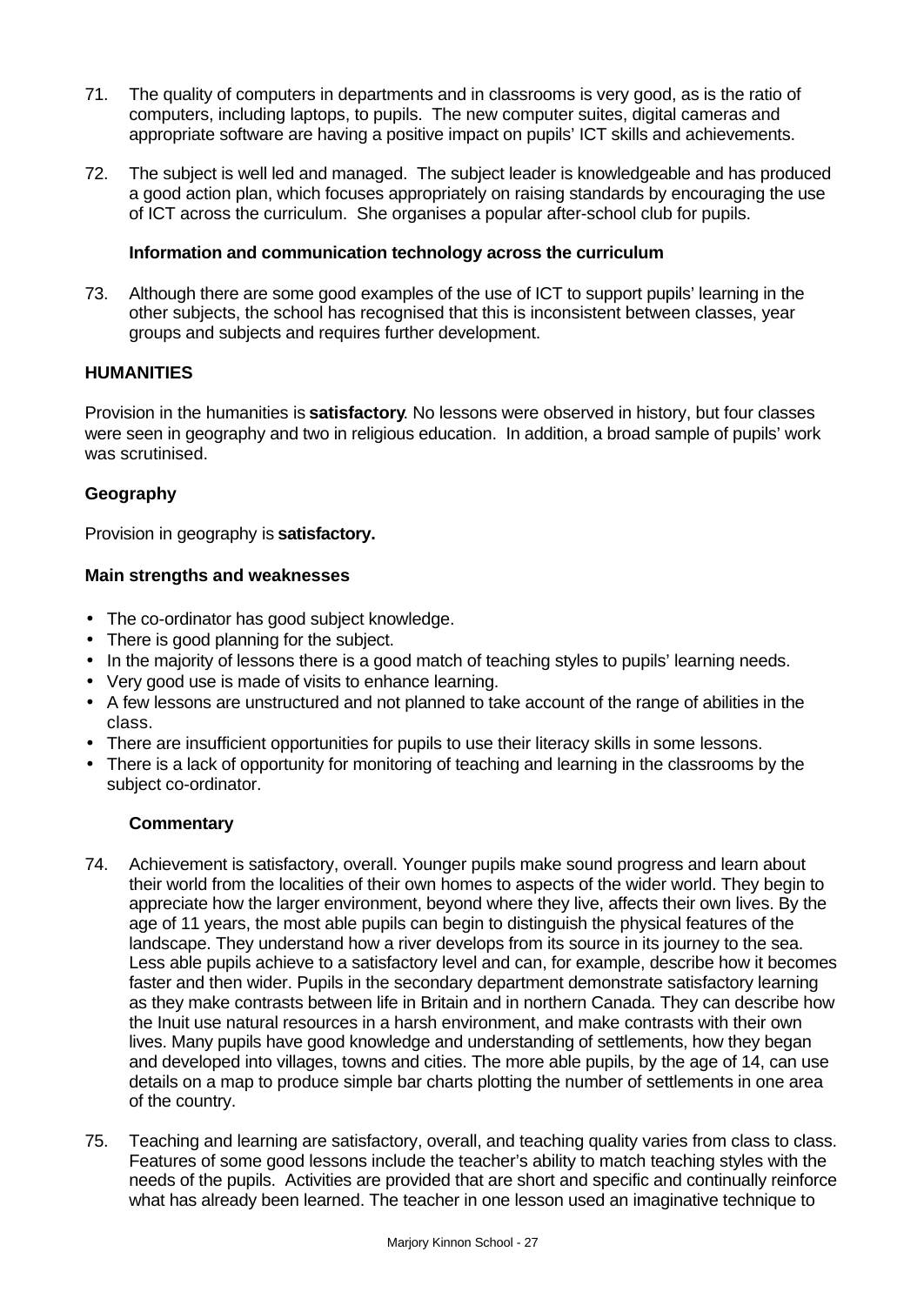demonstrate how a river develops in its journey to the sea. Pupils joined in the practical activity with enthusiasm. Older pupils are encouraged to analyse data and make graphs. High expectations and effective use of educational visits support good learning for many pupils. Where teaching contains weaknesses, pupils are not provided with sufficiently structured activities to reinforce learning. There are no clear mechanisms by which the teacher can assess what the pupils know, understand and can do. Activities are not planned to take account of the wide range of abilities in the class, particularly those of the higher-attaining pupils.

# **History**

# **Commentary**

- 76. History and geography alternate on the timetable termly. As a consequence, no lessons of history were seen during the week of the inspection. Achievement, overall, is no better than satisfactory because, although some good and very good learning is taking place, this is not consistent for pupils of different abilities and work is not planned and taught in all classes to suit pupils' different needs. Scrutiny of pupils' work shows that the more able pupils are producing good standards of work according to their abilities. By the age of 11 years the most able pupils provide good examples of written work, which describes their visit to Hampton Court. The less able pupils, however, show limited evidence of progress over time. Their work is satisfactory, overall, according to their abilities. For example, they complete a time-line of the Tudor monarchs with some support. Tasks are not well adapted to suit the learning needs of pupils with the most limited abilities and so learning is satisfactory rather than good, overall, for this age group. This is linked to a lack of assessment for pupils who need their learning measured in smaller steps. By the age of 14 years, pupils show sound achievement as they arrange lists of inventions, according to whether they were pre- or post-1900, without help. One more able pupil makes informed choices about whether he would rather have lived in 1750 or 1900. The older pupils with higher ability are beginning to show a good understanding of chronology and can sequence events. Younger pupils relate events in their own past.
- 77. The humanities co-ordinator is experienced and plans the schemes of work for both geography and history very effectively. However, currently, she has minimal opportunity to monitor teaching of humanities by other colleagues in their classroom. This leads to variations in the quality of teaching and learning and a limited overview of where the weaknesses lie. Monitoring opportunities are being planned for next term. The limits to curriculum time mean that some subjects such as the humanities do not currently offer accreditation. In addition there is limited use of ICT to support pupils when they want to find information. New procedures for assessing pupils' abilities and progress have now been established but are not yet fully implemented for those who need their learning measured in smaller steps. Opportunities for pupils to use their numeracy skills in humanities are good. A focus on literacy skills is well provided for in schemes of work in both subjects; however, not all teachers provide sufficient opportunities for pupils to use them. A wide range of visits to local venues enhances pupils' learning well.
- 78. There has been good improvement in the provision for humanities. Planning is now very good and effective assessment procedures are in place.

#### **Religious education**

The provision for religious education is **good**.

# **Main strengths and weaknesses**

- Older pupils show a good standard of knowledge and understanding of a range of world faiths.
- Younger pupils, especially those with additional special educational needs, are beginning to have good understanding of the basic themes of religious education.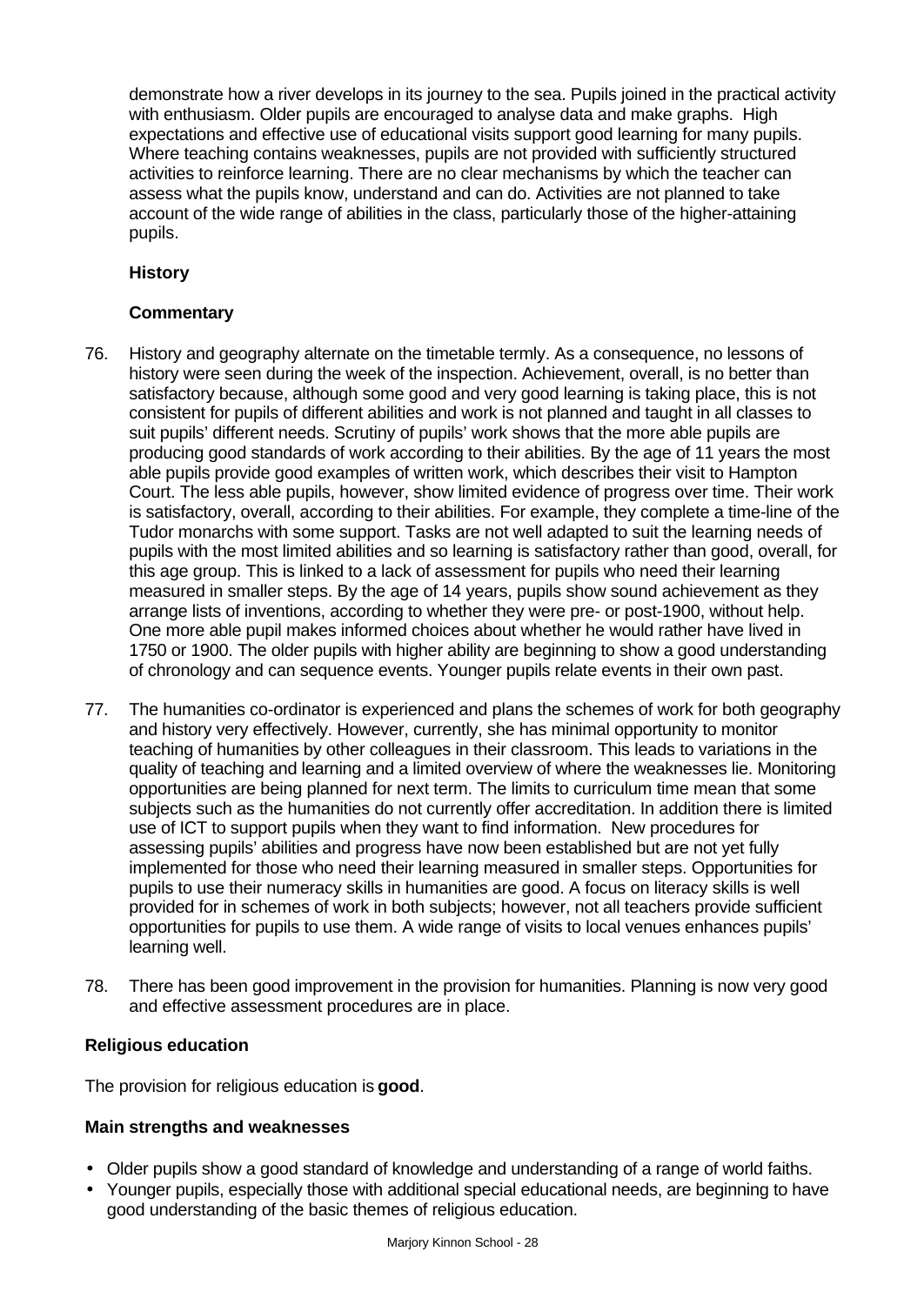- Planning and resources for religious education are good.
- Good use is made of visits to venues of all major world faiths.
- Some lower-achieving pupils are not sufficiently challenged in their written work.
- In some lessons there are insufficient opportunities for pupils to use their literacy skills.
- There is a lack of opportunity for the monitoring of teaching and learning in the classrooms by the subject co-ordinator to identify priorities for development.

#### **Commentary**

- 79. Standards of achievement are good, overall. Younger pupils begin to have a good awareness of basic religious themes, especially celebration. They recognise that 'Special Times' include not only birthdays but also holidays and weddings and make choices as to which of their classmates they will design and send a greetings card. Older pupils can demonstrate how to test belief by analysing a set of statements and answering the question 'how do you know?' The most able pupils add some beliefs of their own. Other pupils show good knowledge and understanding of aspects of the life of Gandhi. They also recognise that there is a variety of other world faiths and are able to explain some of the basic beliefs in each. Pupils have produced good written descriptions of their visit to a synagogue.
- 80. Teaching and learning are good. Lessons are generally well planned and appropriate to the levels of abilities of the pupils. In those classes where there is a wide range of abilities, teachers prepare work that can be undertaken successfully by all. During lessons they make opportunities to engage pupils in discussions, which reinforce moral and social values. However, scrutiny of work and observations of lessons show that in a few classes too much use is made of colouring-in pictures and other less challenging activities, particularly for pupils of lower ability. They are given too few opportunities to practice their writing and extend their vocabulary.
- 81. The co-ordinator is new to the post, but is experienced in the subject and has planned a thorough and relevant scheme of work based on the Locally Agreed Syllabus for religious education. Assessment is newly in place and now provides relevant information on pupils' progress. Resources, especially artefacts and visits to venues of all the major faiths of the world, are strengths of the department. However, the use of ICT is underdeveloped. The subject co-ordinator has no opportunity for monitoring teaching and learning, which leads to variations in quality and some of the shortcoming described above.
- 82. Improvement is good. The school has addressed the issue highlighted in the last inspection. The governors have now included a statement on the right of parents to withdraw their children from religious education in the school prospectus.

# **TECHNOLOGY**

Three lessons were seen in design and technology, in Years 9, 10 and 11. In addition, a small sample of pupils' work and teachers' planning was scrutinised.

#### **Design and technology**

Provision in design and technology is **satisfactory.**

#### **Commentary**

83. No overall judgement is made about teaching and learning, but the teaching seen was of a good quality and pupils enjoy the subject. Their attitudes and behaviour are good. Scrutiny of pupils' work shows that they achieve well. Pupils achieve well in Years 10 and 11, completing a number of design and technology units successfully as part of an externally accredited course. Year 11 pupils produce a variety of wooden clocks to a good standard. Leadership of the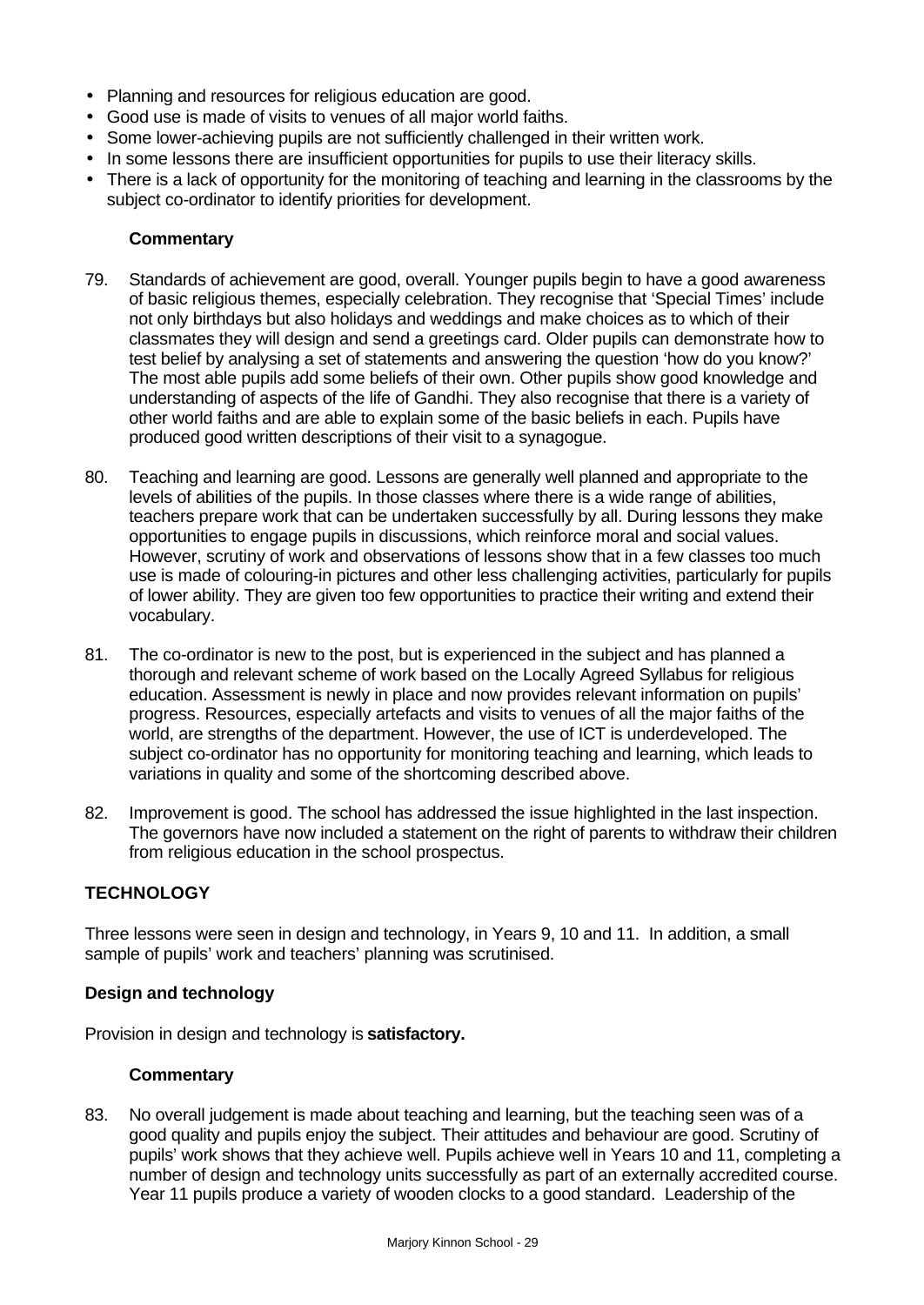subject is effective, and the subject leader has developed the schemes of work to integrate pupils with more complex difficulties successfully, including ASD, in the design and technology lessons. The examination of teachers' planning suggests satisfactory coverage of the National Curriculum but the range of materials pupils use is limited to wood, food and textiles, which limits pupils' opportunities. The accommodation and resources available for design and technology are good, but ICT is not used sufficiently to extend pupils' learning.

### **VISUAL AND PERFORMING ARTS**

The provision for art is **good**. Four lessons were seen in the primary department. It was not possible to observe any lessons in the secondary department. Art is not taught at post-16.

#### **Main strengths and weaknesses**

- Teaching and pupils' learning are good.
- Attractive displays around the school celebrate pupils' achievement and good progress in art.
- The subject is well led and managed by a teacher who is enthusiastic and committed to raising standards.
- The work of other artists is used effectively to stimulate pupils' interest and ideas.
- Older pupils do not have opportunities to study for external accreditation.

- 84. Achievement for pupils aged 5 to 8 years is satisfactory and improves until, by the age of 11 years, they achieve well. This is maintained for pupils aged 11 to 14 years as they explore their ideas and bring them to life by experimenting with different processes. The recent development of an option in art for pupils aged 14 to 16 years is an improvement, as there is no opportunity for external accreditation at present.
- 85. Teaching is good and well-matched to the different needs and abilities of the pupils, so that pupils' learning is also good. Pupils are offered good opportunities to produce work of a high standard by studying the many examples by well-known artists. Other opportunities are presented through the several visits that are made in other curriculum areas. For example, primary pupils were using a visit to the London Aquarium as the starting point for threedimensional work and collage. Independence is encouraged, and by Year 6 most pupils can work sensibly, so that 'accidents' do not happen and clearing-up at the end is completed quickly and efficiently. Lessons are well planned within the module. Both teachers and learning support staff are skilled at motivating pupils, so that lessons move along at a good rate. During the practical sessions, staff move from pupil to pupil and use questions and praise well to enable pupils to increase their understanding of processes and improve their work, while the teacher can take note of gains in knowledge.
- 86. The enthusiastic co-ordinator has led the subject well since the last inspection, so that an integrated scheme of work supports the curriculum. This is complemented by the very good display of pupils' artwork, which brightens the whole school. The subject is further enhanced by good links with the art departments at local schools, the photography course at a nearby college and occasional visits from artists. Resources have been improved and are now sufficient to meet present needs, but the co-ordinator is planning to develop both the facilities and media available. The use of ICT to enhance learning in art is underdeveloped. A room for art is now in use, which is also an improvement, but it becomes congested when occupied by a large class and this restricts movement and the opportunity for individual large-scale work. Overall, there has been good improvement in the subject since the last inspection.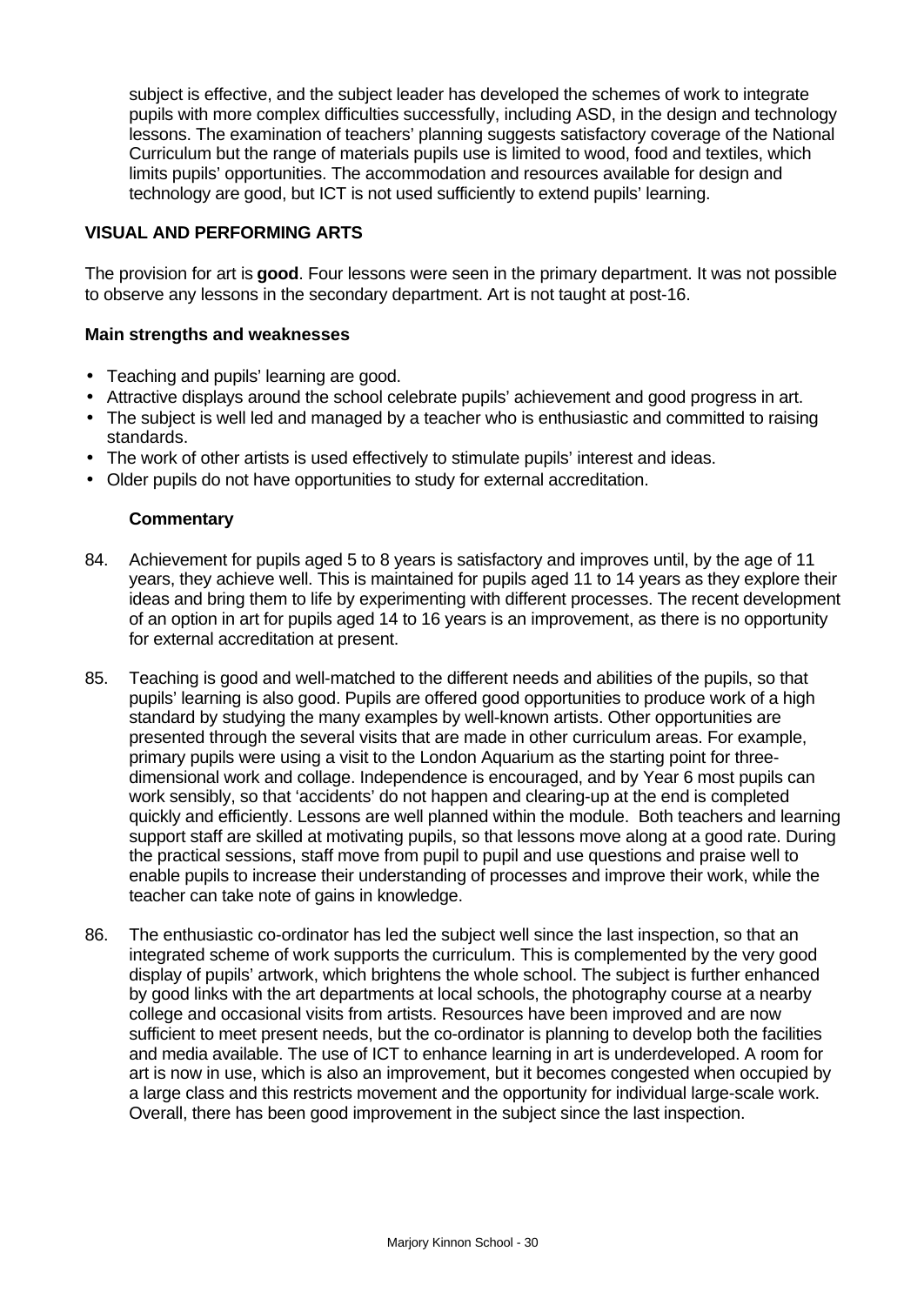### **Music**

The provision for music is **unsatisfactory**.

#### **Main strengths and weaknesses**

- Teaching and learning are good for pupils aged 4 to 7 years.
- Progress and achievement are unsatisfactory for pupils aged 7 to 14 years.
- Leadership is unsatisfactory and there has been insufficient improvement since the last inspection.

### **Commentary**

- 87. Pupils' achievement in music is unsatisfactory by the age of 14 years. Since the last inspection a scheme of work has been formulated for the foundation and primary stages of education. However, this is not referenced to the National Curriculum, which came into force in 2000. The timetabling of four primary classes as a group compounds this weakness. A scheme of work for the secondary department is not yet written.
- 88. Teaching and learning in the lessons observed are satisfactory, overall. In Years 1 and 2 they are good as pupils make good progress through skilled and structured teaching. Good subject knowledge enables imaginative teaching. Pupils are enthusiastic musicians and beat a rhythm on their knees and recognise loud and soft. Their attitude and behaviour are good, maintained by the very good pace of the lessons and the choice of music. In Years 3 to 6 classes are taught together, which does not allow for, or match, the progressive development that is planned for in the scheme of work and, therefore, learning over these years is not secure. However, teaching and learning in the lesson seen were good, as the pupils sang tunefully and understood the difference between rhythm and beat. The vitality and enthusiasm of the teacher ensured that pupils were well motivated which, together with the praise given to them for their effort, supported their learning in this single lesson well. In Years 7 to 9, teaching and learning are unsatisfactory. Although elements of the Programme of Study are planned, the management of behaviour is such that lessons are slow, activities do not motivate pupils appropriately, and pupils fail to listen to requests and therefore fail to achieve productive outcomes or learn satisfactorily.
- 89. The leadership, management and improvement in this subject since the last inspection have been unsatisfactory. Without suitable timetabling for the schemes of work and their assessment tasks, teaching cannot be monitored and evaluated to ensure that pupils' knowledge and understanding of the subject develops appropriately. Positively, the music therapist uses the specialist room effectively and there is a lively and well-attended music club after school. There is a good variety of instruments throughout the school. Similarly, the school makes many opportunities for the pupils to listen to visiting musicians. Music is one subject that has too little overall curriculum time allocated, due in part to the short school day.

# **PHYSICAL EDUCATION**

- 90. Few lessons were observed and no overall judgements are offered. One very good games lesson was seen, involving three classes in Years 7, 8 and 9, and an excellent dance lesson was seen with pupils in Years 5 and 6. In both of these lessons, ASD pupils were included successfully.
- 91. Temporary leadership of physical education by the headteacher is good. The examination of teachers' planning and discussions with the subject leader suggests good coverage of the National Curriculum. The school makes very good use of local sports facilities, including sailing, gymnastics, climbing and swimming, and makes good use of the outdoor activities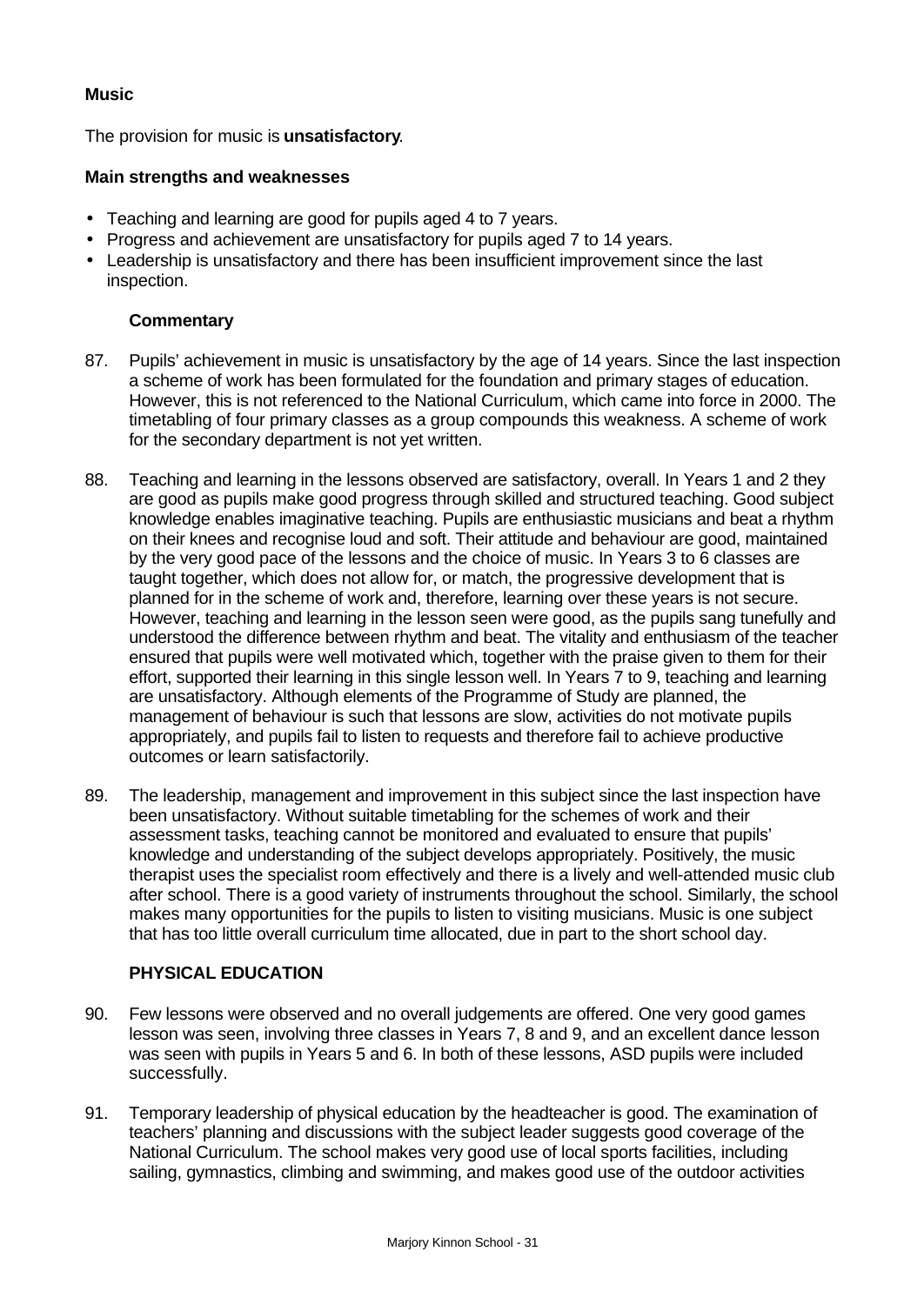available on organised visits to activity centres, including a residential visit earlier this year for secondary pupils in Yorkshire. Pupils' records show that they achieve well in swimming; last year, 6 of the 11 primary pupils involved progressed to swimming 25 metres.

# **BUSINESS AND OTHER VOCATIONAL COURSES**

92. It was not possible to view the vocational courses undertaken at local colleges during the inspection, because they take place on Friday afternoons. Vocational education is at an early stage of development in the school. Year 10 have an options afternoon each week, where they work for four weeks in different areas, such as art, food technology and design and technology. In addition, they go to link courses at college and stay together for the first year. In the second year they are supported in the college mainstream for different classes or courses, such as catering, or hair and beauty. Year 11 study photography and ceramics. Provision is satisfactory, overall, with some good work being undertaken to secure more choice and greater inclusion by the colleges. Young enterprise has been undertaken in the past, and is being considered for the future, but is not currently offered.

# **PERSONAL, SOCIAL AND HEALTH EDUCATION AND CITIZENSHIP**

The provision for personal, social and health education is **very good.** Citizenship is an integral part of that programme.

### **Main strengths and weaknesses**

- The school has up-to-date policies, which cover all aspects of sex and relationships education, drugs and alcohol abuse.
- The implementation of Project Achieve and the Life Skills programmes in Years 10 and 11 is having a very good impact upon pupils' attitudes, behaviour and the preparation for citizenship.
- PSHE lessons and 'circle times' develop social skills effectively and an awareness of other people and cultures.
- The school has been given a Healthy Schools' Award.
- There has been no formal evaluation of Project Achieve and the overall programme.

- 93. The school provides an effective personal, social and educational programme, which includes the development of citizenship. Pupils from Years 1 to 6 experience opportunities to develop confidence and responsibility. The ethos of the school is essentially built upon the importance of caring and supporting one another, combined with developing an awareness of other cultures. This embraces a respect for the school environment and looking for opportunities to help others in need. These features play an important part in the preparation for citizenship. For example, Year 1 pupils during 'snack time' learn to say 'please' and 'thank-you', take turns and make choices. Older pupils undertake a range of responsibilities, for example, returning registers and distributing milk. Many classes have a rota system, because pupils are keen to help. Older pupils demonstrate their developing sense of responsibility as they use public transport or look after school visitors on special occasions. Year 11 pupils make their own way to colleges using bus passes.
- 94. The School Council provides opportunities for representation from across the school to develop pupils' own ideas on whole-school matters. For example, what they would like to change and how can the help new pupils joining the school. Another feature of the programme is the emphasis given to developing a healthy life style. The Health Authority provides an occasional talk to focus on specific topics for specific year groups, such as healthy eating in year 7. Pupils in Years 10 and 11 participate in role-play, visit the courts and the police station, as well as receiving talks about future jobs.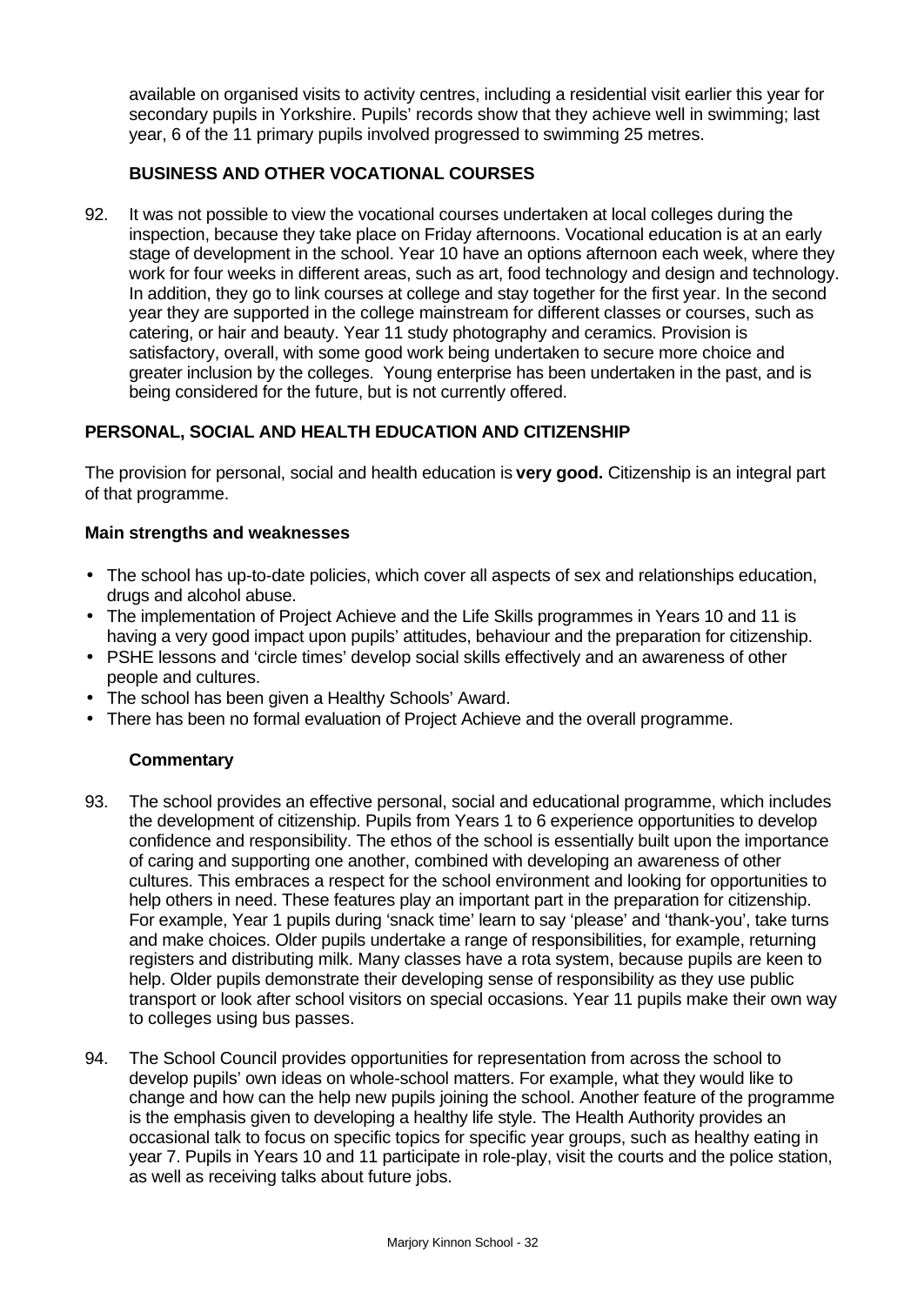- 95. The quality of teaching and learning is very good. Teachers plan a range of experiences, including role-play on topics like safety issues. In one Year 10 lesson, pupils were planning a safety video about 'Dangerous Situations'. Pupils were required to develop their ideas logically and make decisions. They responded with enthusiasm. Pupils in Year 8 to 9 were reflecting on a music lesson when one or two pupils were behaving badly. It was a very good example of how the school works hard to show pupils the consequences of their actions.
- 96. At the time of the inspection, there was no co-ordinator available in school to discuss the management and monitoring of the programme.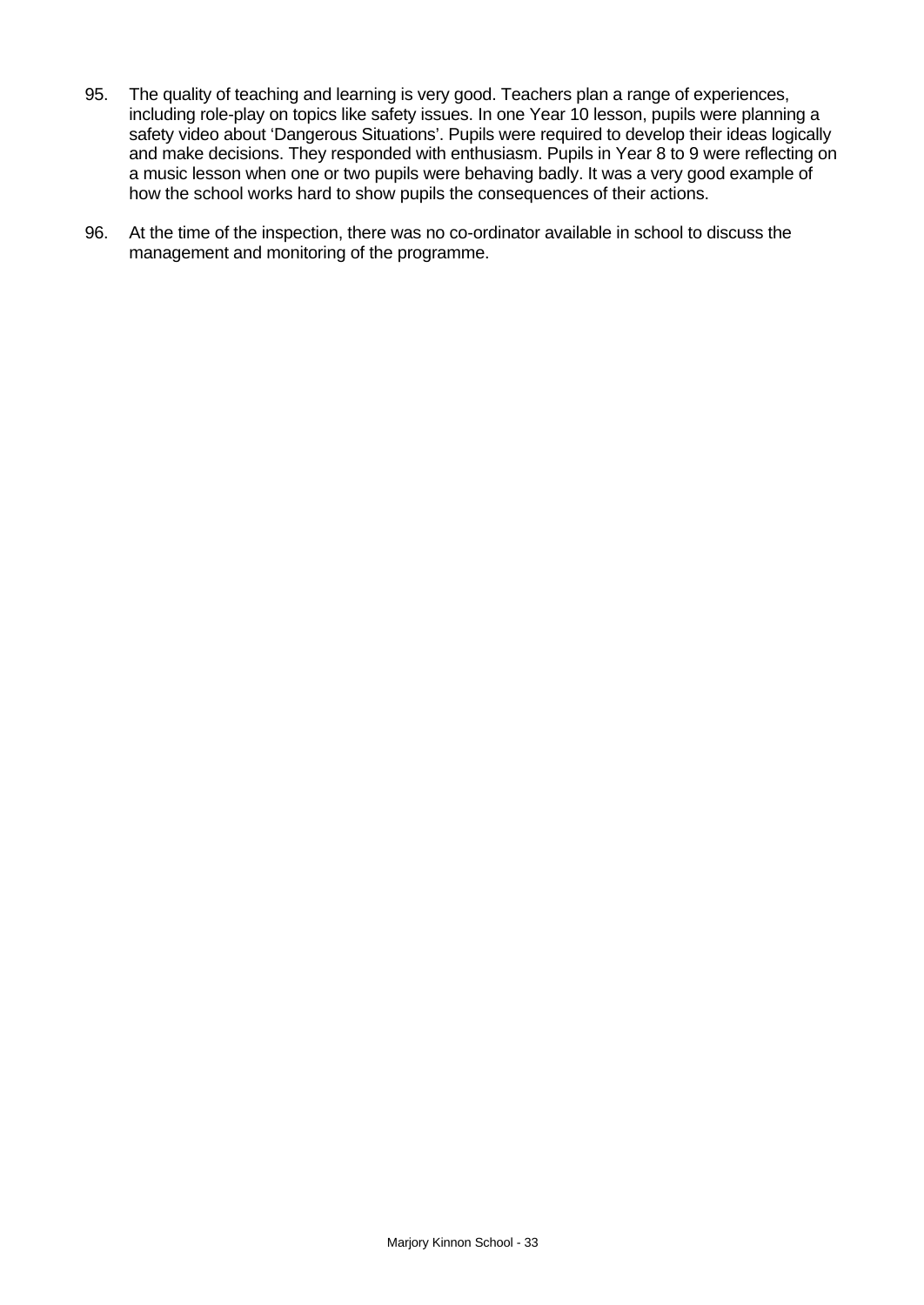# **SUBJECTS AND COURSES IN THE SIXTH FORM**

In the inspection, no subjects were inspected in detail. Work in the subjects and courses sampled contributed to the overall picture of teaching and learning in the sixth form. Four sessions were observed, students, staff and the speech therapist were interviewed and a community-based activity was inspected. The new sixth form centre opened four weeks ago with a small initial intake of seven students. It is specifically for students with autistic spectrum disorders. It is too early in the term and in the development of education for students, post-16, to judge the overall quality of provision and achievement securely. The following strengths and weaknesses have been identified during the inspection:

#### **Strengths and weaknesses**

- The accommodation is very good.
- Relationships and behaviour are very good.
- The leisure opportunities provided, self-help skills and physical challenges are very good.
- The personal help and guidance given to the students is good.
- The basic accredited courses provided are insufficiently challenging for the most able students, although they are enabled to join the main school for GCSE courses.
- The students lack opportunities for mixing with their mainstream college peer group. This is unsatisfactory, although the school has sought such placements regularly and continues to do so.
- 99. The accommodation is purpose built and offers attractive and appropriate facilities for good post-16 education, including social areas, kitchen, dining-room, computer room and library. In all the lessons, activities, and during the coffee morning that inspectors attended, the behaviour of the students and the relationships with staff and between students was exemplary. Good humour, a keen sense of purpose and hard work are usually evident and students are always willing to discuss what they are doing and are hoping to achieve.
- 100. The leisure opportunities provided, where students go swimming, cook their own food, do yoga and attend the local fitness suite for example, are very good. The support, advice and guidance given are good, overall. Students' views and those of their parents are taken into consideration, they are supported in their intentions and future plans and are helped to develop their basic skills. Assessment for those students with good basic skills, however, is not yet carried out early enough in the first term to ensure that more challenging work is in place where appropriate.
- 101. The sixth form curriculum is based upon the needs of the students who attended Marjory Kinnon school last year. It is suited to the needs of those particular students and provides a good structure to build upon, leading to a Youth Award Scheme (ASDAN) qualification. However, for some students the curriculum is too narrow and does not challenge them sufficiently or enable them to make full use of all the skills they possess. The school is aware of this problem and has arranged for them to join higher-level courses in the main school until more suitable college-based courses are in place. Several students feel keenly that they want to mix with their mainstream peers. Both of these issues are complicated by the fact that it takes time to link with suitable college courses now that the student abilities and aptitudes are becoming clear. Relevant courses this term are currently full. In addition, the colleges request that Marjory Kinnon students are taught as a separate group and their right to individual placements on main college courses have yet to be negotiated. Added to these barriers are tight staffing and funding issues. These difficulties are partly due to the newness of the provision and the small number of students; the staff are working very hard to secure a fuller range of appropriate courses and qualifications for the new students. Admissions criteria and the prior collection of information when students come into the centre are currently underdeveloped.